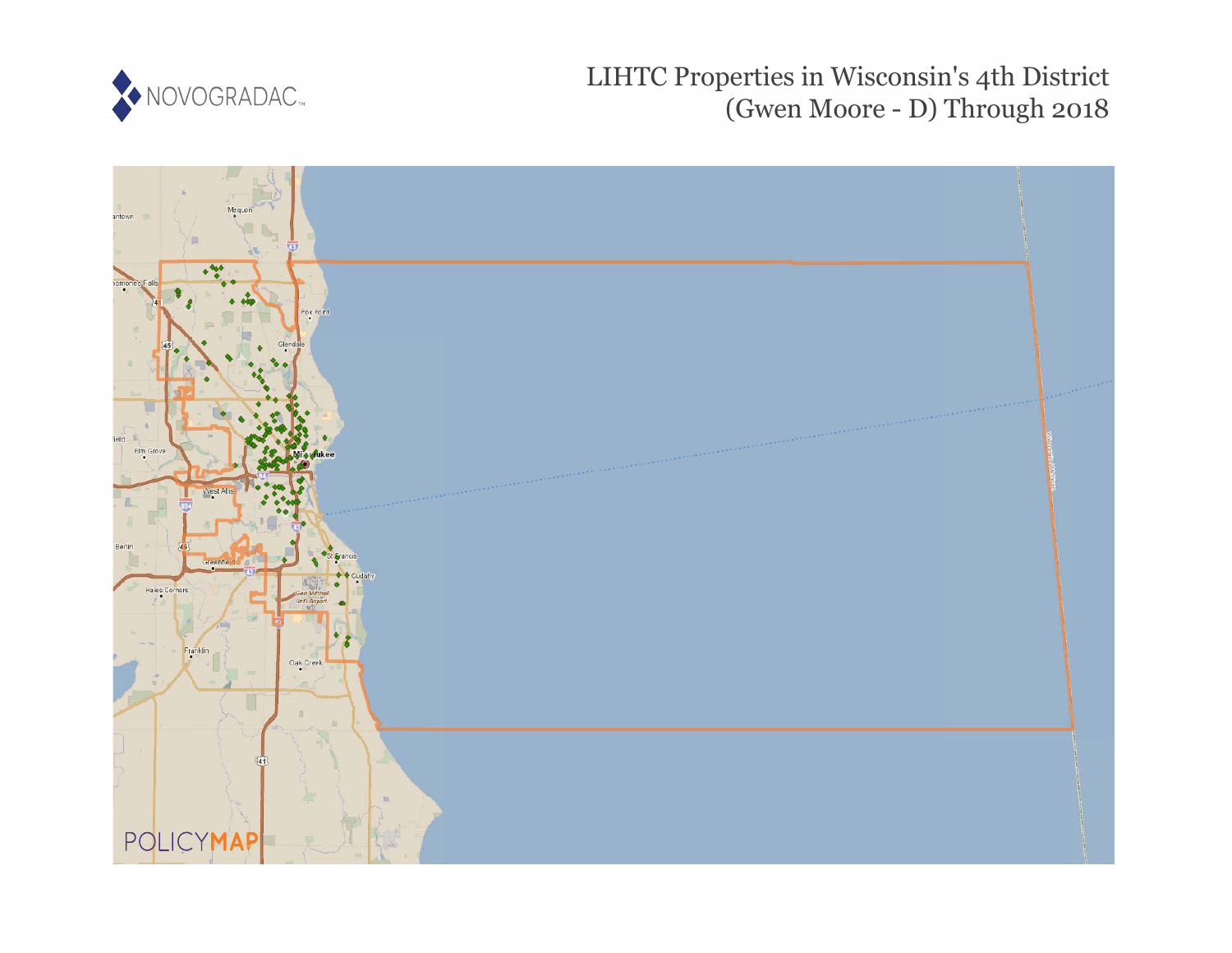| <b>Project Name</b>                                 | <b>Address</b>                | <b>City</b>      | <b>State</b> | <b>Zip Code</b> | Nonprofit<br><b>Sponsor</b> | <b>Allocation</b><br>Year | <b>Annual</b><br><b>Allocated</b><br><b>Amount</b> | <b>Year Placed</b><br>in Service | <b>Construction Type</b>  | <b>Total</b><br><b>Units</b> | Low<br><b>Income</b><br><b>Units</b> | <b>Rent</b> or<br><b>Income</b><br><b>Ceiling</b> | <b>Credit</b><br><b>Percentage</b>   | Tax-<br><b>Exempt</b><br><b>Bond</b> | <b>HUD Multi-Family</b><br><b>Financing/Rental</b><br><b>Assistance</b> |
|-----------------------------------------------------|-------------------------------|------------------|--------------|-----------------|-----------------------------|---------------------------|----------------------------------------------------|----------------------------------|---------------------------|------------------------------|--------------------------------------|---------------------------------------------------|--------------------------------------|--------------------------------------|-------------------------------------------------------------------------|
| <b>BREWERS HILL APTS</b>                            | 2101 N MLK DR                 | <b>MILWAUKEE</b> | WI           | 53212           | No                          | 2001                      | $\$0$                                              | 2002                             | Acquisition and Rehab 19  |                              | ${\bf 16}$                           |                                                   | $70\,\%$ present<br>value            | $\mathbf{N}\mathbf{o}$               |                                                                         |
| <b>CLARE HEIGHTS SENIOR APTS</b>                    | 717 W HOLT AVE                | MILWAUKEE        | WI           | 53215           | No                          | 2001                      | S <sub>0</sub>                                     | 2002                             | <b>New Construction</b>   | 45                           | 40                                   |                                                   | 70 % present<br>value                | $\mathbf{No}$                        |                                                                         |
| <b>GOLDEN DOMES APTS</b>                            | 1645 S FIFTH ST               | MILWAUKEE        | WI           | 53204           | No                          | 2001                      | \$0                                                | 2002                             | Acquisition and Rehab 106 |                              | 106                                  |                                                   | Both 30% and<br>70% present<br>value | No                                   |                                                                         |
| <b>HAWLEY RIDGE</b>                                 | 920 N HAWLEY RD               | MILWAUKEE        | WI           | 53213           | Yes                         | 2001                      | S <sub>0</sub>                                     | 2002                             | New Construction          | 58                           | 51                                   |                                                   | 70 % present<br>value                | $\mathbf{No}$                        |                                                                         |
| KUNZELMANN-ESSER LOFT APTS                          | 710 W HISTORIC<br>MITCHELL ST | MILWAUKEE        | WI           | 53204           | No                          | 2002                      | \$0\$                                              | 2002                             | Acquisition and Rehab 67  |                              | 67                                   |                                                   | 30 % present<br>value                | Yes                                  |                                                                         |
| PARK BLUFF APTS                                     | 555 S LAYTON BLVD             | MILWAUKEE        | WI           | 53215           | No                          | 2002                      | <b>SO</b>                                          | 2002                             | Acquisition and Rehab 185 |                              | 185                                  |                                                   | 30 % present<br>value                | Yes                                  |                                                                         |
| HOLTON STREET LOFTS                                 | 2445 N HOLTON ST              | <b>MILWAUKEE</b> | WI           | 53212           | Yes                         | 2001                      | $\$0$                                              | 2003                             | Acquisition and Rehab 9   |                              | $9\,$                                |                                                   | 70 % present<br>value                | No                                   |                                                                         |
| THE KNITTING FACTORY                                | 2100 W PIERCE ST              | MILWAUKEE        | WI           | 53204           | No                          | 2003                      | $\$0$                                              | 2003                             | Acquisition and Rehab 100 |                              | 100                                  |                                                   | 30 % present<br>value                | Yes                                  |                                                                         |
| THE NEW MEADOW VIEW APTS 2810 E EDGERTON AVE CUDAHY |                               |                  | WI           | 53110           | $\mathbf{N}\mathbf{o}$      | 2002                      | \$0\$                                              | 2003                             | Acquisition and Rehab 142 |                              | 142                                  |                                                   | Both 30% and<br>70% present<br>value | No                                   |                                                                         |
| <b>WAICO APTS PHASES I &amp; II</b>                 | 1108 W VINE ST                | MILWAUKEE        | WI           | 53205           | No                          | 2003                      | \$0\$                                              | 2003                             | Acquisition and Rehab 142 |                              | 142                                  |                                                   | 30 % present<br>value                | Yes                                  |                                                                         |
| <b>HIGHLAND PARK</b>                                | 1818 W JUNEAU AVE             | MILWAUKEE        | WI           | 53233           | No                          | 2003                      | \$0\$                                              | 2004                             | New Construction          | 115                          | 115                                  |                                                   | Both 30% and<br>70% present<br>value | No                                   |                                                                         |
| MAJESTIC MILWAUKEE LOFT<br><b>APTS</b>              | 225 W WISCONSIN AVE MILWAUKEE |                  | WI           | 53203           | No                          | 2005                      | \$0                                                | 2004                             | Acquisition and Rehab 119 |                              | 119                                  |                                                   | 30 % present<br>value                | Yes                                  |                                                                         |
| NEW COVENANT GTWY PL 3501<br>BLDG                   | 3501 W N AVE                  | MILWAUKEE        | WI           | 53208           |                             | 2002                      | \$0                                                | 2004                             | Not Indicated             | 14                           | 14                                   |                                                   | Not Indicated                        |                                      |                                                                         |
| NEW COVENANT GTWY PL 4401<br><b>BLDG</b>            | 4401 W N AVE                  | <b>MILWAUKEE</b> | WI           | 53208           |                             | 2002                      | \$0                                                | 2004                             | Not Indicated             | 10                           | 10                                   |                                                   | Not Indicated                        |                                      |                                                                         |
| TEWELES SEED TOWERS                                 | 222 S THIRD ST                | <b>MILWAUKEE</b> | WI           | 53204           | No                          | 2002                      | \$0\$                                              | 2004                             | Acquisition and Rehab 115 |                              | 68                                   |                                                   | Both 30% and<br>70% present<br>value | No                                   |                                                                         |

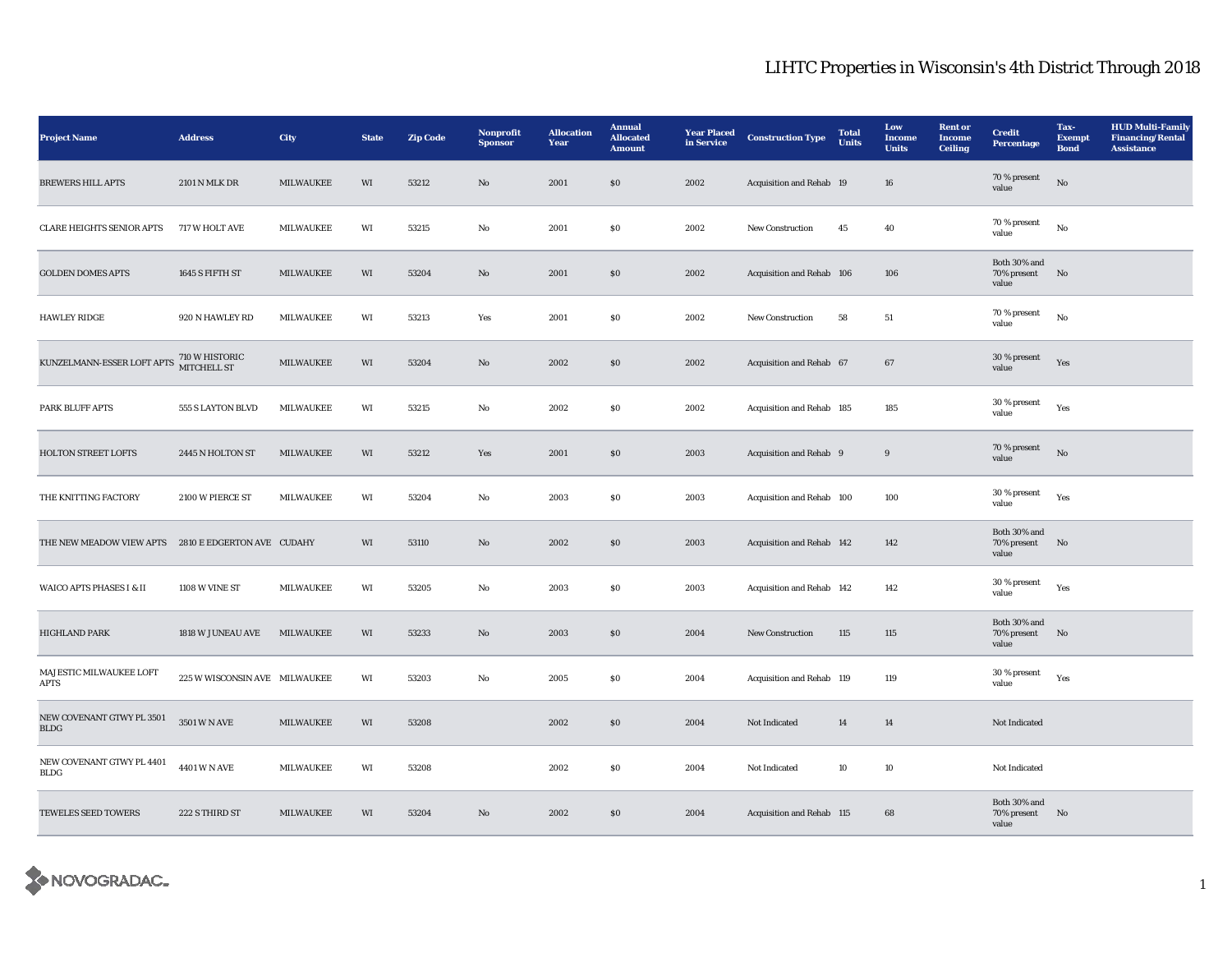| <b>Project Name</b>                                             | <b>Address</b>    | City             | <b>State</b> | <b>Zip Code</b> | Nonprofit<br><b>Sponsor</b> | <b>Allocation</b><br>Year | <b>Annual</b><br><b>Allocated</b><br><b>Amount</b> | <b>Year Placed</b><br>in Service | <b>Construction Type</b> | <b>Total</b><br><b>Units</b> | Low<br>Income<br><b>Units</b> | <b>Rent</b> or<br><b>Income</b><br><b>Ceiling</b> | <b>Credit</b><br>Percentage             | Tax-<br><b>Exempt</b><br><b>Bond</b> | <b>HUD Multi-Family</b><br><b>Financing/Rental</b><br><b>Assistance</b> |
|-----------------------------------------------------------------|-------------------|------------------|--------------|-----------------|-----------------------------|---------------------------|----------------------------------------------------|----------------------------------|--------------------------|------------------------------|-------------------------------|---------------------------------------------------|-----------------------------------------|--------------------------------------|-------------------------------------------------------------------------|
| THE MEETINGHOUSE                                                | 10801 W DONNA DR  | <b>MILWAUKEE</b> | WI           | 53224           |                             | 2002                      | S <sub>0</sub>                                     | 2004                             | Not Indicated            | 96                           | 86                            |                                                   | Not Indicated                           |                                      |                                                                         |
| <b>COLUMBIA SQUARE</b>                                          | 3333 W N AVE      | MILWAUKEE        | WI           | 53208           |                             | 2003                      | \$0                                                | 2005                             | Not Indicated            | 22                           | 22                            |                                                   | Not Indicated                           |                                      |                                                                         |
| <b>GARDEN PLACE RCAC</b>                                        | 8425 N 107TH ST   | <b>MILWAUKEE</b> | WI           | 53224           |                             | 2004                      | ${\bf S0}$                                         | 2005                             | Not Indicated            | 62                           | 57                            |                                                   | Not Indicated                           |                                      |                                                                         |
| <b>HUBBARD STREET APTS</b>                                      | 1830 N HUBBARD ST | <b>MILWAUKEE</b> | WI           | 53212           |                             | 2003                      | $\$0$                                              | 2005                             | Not Indicated            | 50                           | 46                            |                                                   | Not Indicated                           |                                      |                                                                         |
| KILBOURN SQUARE APT HOMES 2200 W KILBOURN AVE MILWAUKEE         |                   |                  | WI           | 53233           |                             | 2004                      | S <sub>0</sub>                                     | 2005                             | Not Indicated            | 99                           | 79                            |                                                   | Not Indicated                           |                                      |                                                                         |
| KING DRIVE COMMONS                                              | 2774 N MLK DR     | MILWAUKEE        | WI           | 53212           |                             | 2003                      | $\$0$                                              | 2005                             | Not Indicated            | 18                           | 18                            |                                                   | Not Indicated                           |                                      |                                                                         |
| LEON H SULLIVAN TWNHSES<br>PHASE I                              | 3163 N SECOND ST  | MILWAUKEE        | WI           | 53212           |                             | 2003                      | SO.                                                | 2005                             | Not Indicated            | 24                           | 24                            |                                                   | Not Indicated                           |                                      |                                                                         |
| <b>LINDSAY COMMONS</b>                                          | 1578 N 22ND ST    | MILWAUKEE        | WI           | 53205           |                             | 2004                      | $\$0$                                              | 2005                             | Not Indicated            | 115                          | 115                           |                                                   | Not Indicated                           |                                      |                                                                         |
| <b>WHITE BIRCH I APTS</b>                                       | 9001 N 75TH ST    | MILWAUKEE        | WI           | 53223           |                             | 2004                      | ${\bf S0}$                                         | 2005                             | Not Indicated            | 151                          | 149                           |                                                   | Not Indicated                           |                                      |                                                                         |
| <b>WHITE BIRCH II APTS</b>                                      | 9239 N 75TH ST    | MILWAUKEE        | WI           | 53223           |                             | 2005                      | \$0\$                                              | 2005                             | Not Indicated            | 207                          | 203                           |                                                   | Not Indicated                           |                                      |                                                                         |
| CHERRY COURT MIDRISE                                            | 1525 N 24TH ST    | MILWAUKEE        | WI           | 53205           | No                          | 2006                      | \$109,900                                          | 2006                             | <b>New Construction</b>  | 120                          | 120                           | 60% AMGI                                          | 70 % present<br>value                   | No                                   |                                                                         |
| DR WESLEY L SCOTT SENIOR<br>LIVING COMMUNITY                    | 2802 W WRIGHT ST  | MILWAUKEE        | WI           | 53210           | Yes                         | 2005                      | \$875,229                                          | 2006                             | New Construction         | 80                           | 74                            | 60% AMGI                                          | 70 % present<br>value                   | $_{\rm No}$                          |                                                                         |
| NEW VILLAGE                                                     | 2834 N 15TH ST    | MILWAUKEE        | WI           | 53206           | No                          | 2005                      | \$534,464                                          | 2006                             | New Construction         | 24                           | 24                            | 60% AMGI                                          | 70 % present<br>value                   | No                                   |                                                                         |
| <b>SCHUSTER'S LOFTS</b>                                         | 1670 S 11TH ST    | MILWAUKEE        | WI           | 53204           | No                          | 2005                      | \$750,000                                          | 2006                             | Acquisition and Rehab 95 |                              | 78                            | 60% AMGI                                          | Both 30% and<br>70% present No<br>value |                                      |                                                                         |
| <b>CASTINGS PLACE APARTMENTS 111 E SEEBOTH STREET MILWAUKEE</b> |                   |                  | WI           | 53204           |                             | 2005                      | \$708,692                                          | 2007                             | <b>New Construction</b>  | 55                           | 19                            | 60% AMGI                                          | 70 % present<br>value                   |                                      |                                                                         |

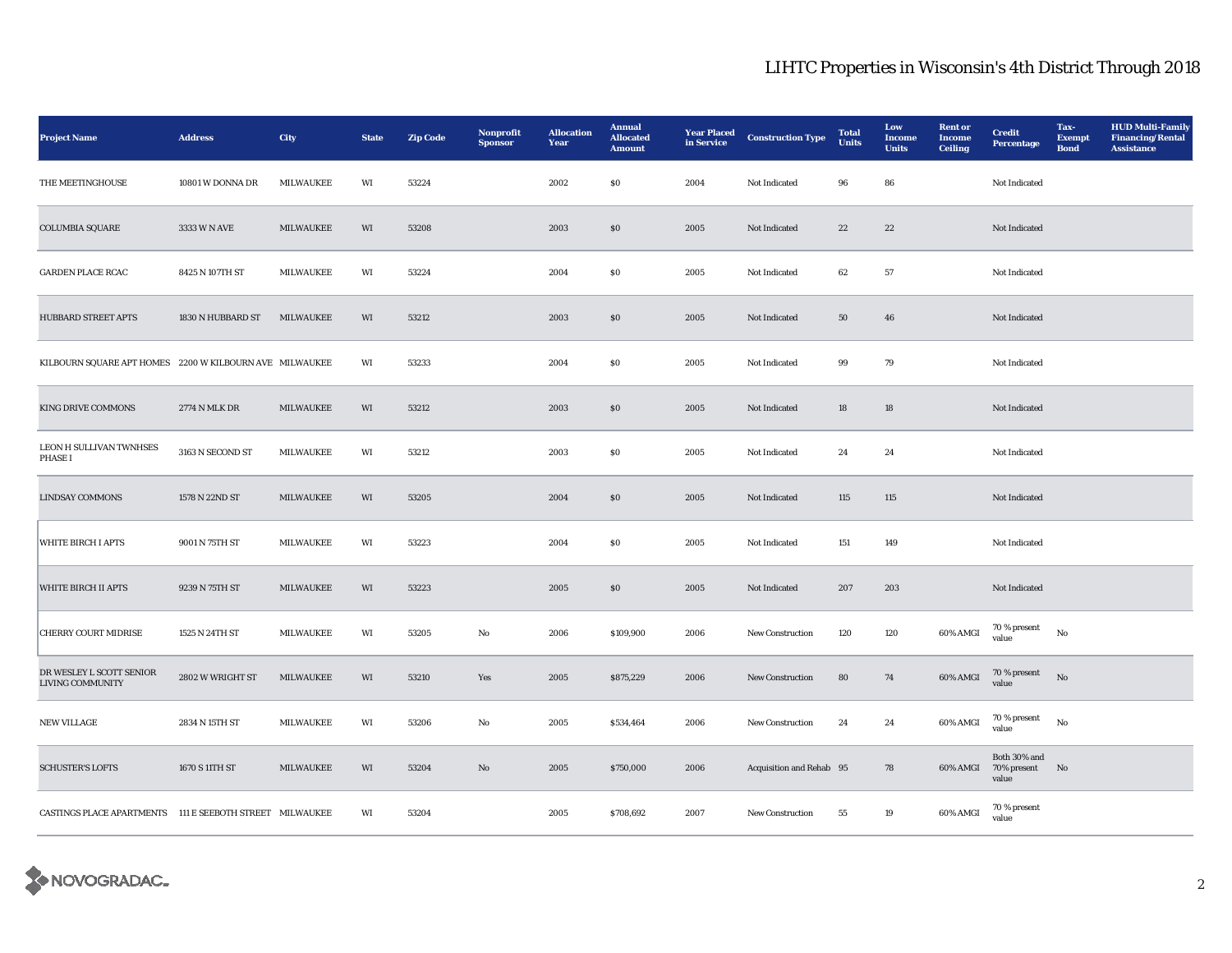| <b>Project Name</b>                                           | <b>Address</b>                                                          | City      | <b>State</b> | <b>Zip Code</b> | Nonprofit<br><b>Sponsor</b> | <b>Allocation</b><br>Year | <b>Annual</b><br><b>Allocated</b><br><b>Amount</b> | <b>Year Placed</b><br>in Service | <b>Construction Type</b>                   | <b>Total</b><br><b>Units</b> | Low<br>Income<br><b>Units</b> | <b>Rent or</b><br>Income<br><b>Ceiling</b> | <b>Credit</b><br><b>Percentage</b> | Tax-<br><b>Exempt</b><br><b>Bond</b> | <b>HUD Multi-Family</b><br><b>Financing/Rental</b><br><b>Assistance</b> |
|---------------------------------------------------------------|-------------------------------------------------------------------------|-----------|--------------|-----------------|-----------------------------|---------------------------|----------------------------------------------------|----------------------------------|--------------------------------------------|------------------------------|-------------------------------|--------------------------------------------|------------------------------------|--------------------------------------|-------------------------------------------------------------------------|
| <b>CONVENT HILL</b>                                           | <b>455 E OGDEN AVE</b>                                                  | MILWAUKEE | WI           | 53202           |                             | 2005                      | \$816,532                                          | 2007                             | New Construction                           | 80                           | $\overline{4}$                | 60% AMGI                                   | 70 % present<br>value              |                                      |                                                                         |
| <b>CONVENT HILL GARDENS</b>                                   | 455 E OGDEN AVE (#201-MILWAUKEE<br>214; 301-314; 401-408)               |           | WI           | 53202           |                             | 2005                      | \$530,310                                          | 2007                             | <b>New Construction</b>                    | 40                           | $\mathbf{3}$                  | 60% AMGI                                   | 70 % present<br>value              |                                      |                                                                         |
| FOND DU LAC CENTER                                            | 2708 WEST CENTER ST MILWAUKEE<br>#200                                   |           | WI           | 53210           |                             | 2006                      | \$539,046                                          | 2007                             | <b>New Construction</b>                    | 22                           | $\overline{4}$                | 60% AMGI                                   | 70 % present<br>value              |                                      |                                                                         |
| <b>GRANVILLE HEIGHTS</b>                                      | 6840 WEST GRANVILLE $\quad$ MILWAUKEE<br>$\ensuremath{\mathsf{CIRCLE}}$ |           | WI           | 53223           |                             | 2006                      | \$387,149                                          | 2007                             | New Construction                           | 63                           | $\boldsymbol{9}$              | 60% AMGI                                   | 70 % present<br>value              |                                      |                                                                         |
| KING DRIVE COMMONS II                                         | $2776$ N 4TH ST, 337 & 339 $\,$ MILWAUKEE<br><b>W HADLEY ST</b>         |           | WI           | 53212           |                             | 2006                      | \$565,670                                          | 2007                             | <b>New Construction</b>                    | 24                           | $9\,$                         | 60% AMGI                                   | 70 % present<br>value              |                                      |                                                                         |
| PARK HILL SENIOR<br><b>APARTMENTS</b>                         | 535 W CONCORDIA AVE MILWAUKEE                                           |           | WI           | 53212           |                             | 2006                      | \$571,952                                          | 2007                             | Acquisition and Rehab 62                   |                              | $\boldsymbol{2}$              | 60% AMGI                                   | 70 % present<br>value              |                                      |                                                                         |
| WINDSOR COURT APARTMENT<br><b>HOMES</b>                       | 1150 N 20TH ST                                                          | MILWAUKEE | WI           | 53233           |                             | 2006                      | \$749,925                                          | 2007                             | Acquisition and Rehab 159                  |                              | $\boldsymbol{2}$              | 60% AMGI                                   | 70 % present<br>value              |                                      |                                                                         |
| WINDSOR COURT APARTMENT<br>HOMES (TAX-EXEMPT)                 | 1134 N 20TH ST                                                          | MILWAUKEE | WI           | 53233           |                             | 2006                      | \$193,125                                          | 2007                             | Acquisition and Rehab 80                   |                              | $\boldsymbol{2}$              | 60% AMGI                                   | 30 % present<br>value              |                                      |                                                                         |
| <b>BOULEVARD APARTMENTS</b>                                   | 1130 N 29TH ST                                                          | MILWAUKEE | WI           | 53208           |                             | 2007                      | \$427,503                                          | 2007                             | Acquisition and Rehab 235                  |                              | $\mathbf{3}$                  | 60% AMGI                                   | 30 % present<br>value              |                                      |                                                                         |
| METCALFE PARK HOMES OWNER 2637 N 27TH ST<br><b>INITIATIVE</b> |                                                                         | MILWAUKEE | WI           | 53210-2602      |                             | 2006                      | \$262,536                                          | 2007                             | New Construction                           | 30                           | 10                            | 60% AMGI                                   | 30 % present<br>value              |                                      |                                                                         |
| <b>SCATTERED SITES</b>                                        | 2621 N 16TH ST                                                          | MILWAUKEE | WI           | 53206           |                             | 2007                      | \$372,772                                          | 2007                             | <b>New Construction</b>                    | 24                           | $\sqrt{3}$                    | 60% AMGI                                   | 70 % present<br>value              |                                      |                                                                         |
| <b>BLUE RIBBON LOFT</b><br><b>APARTMENTS</b>                  | 901 W WINNEBAGO ST MILWAUKEE                                            |           | WI           | 53205           |                             | 2009                      | \$817,577                                          | 2008                             | Both New Construction $\,$ 95<br>and $A/R$ |                              | 6                             | 60% AMGI                                   | 70 % present<br>value              |                                      |                                                                         |
| <b>BOULEVARD COMMONS</b>                                      | 4211 - 4231 W NORTH<br>AVE                                              | MILWAUKEE | WI           | 53208           |                             | 2006                      | \$461,309                                          | 2008                             | <b>New Construction</b>                    | 23                           | $\overline{4}$                | 60% AMGI                                   | 70 % present<br>value              |                                      |                                                                         |
| <b>GARDEN TERRACE RCAC</b>                                    | 10851 W DONNA DR                                                        | MILWAUKEE | WI           | 53224           |                             | 2007                      | \$750,000                                          | 2008                             | New Construction                           | 80                           | $\boldsymbol{9}$              | 60% AMGI                                   | 70 % present<br>value              |                                      |                                                                         |
| HIGHLAND PARK APARTMENTS 1110 N 17TH ST                       |                                                                         | MILWAUKEE | WI           | 53233           |                             | 2008                      | \$375,175                                          | 2008                             | Acquisition and Rehab 150                  |                              | $\boldsymbol{2}$              | 60% AMGI                                   | 30 % present<br>value              |                                      |                                                                         |

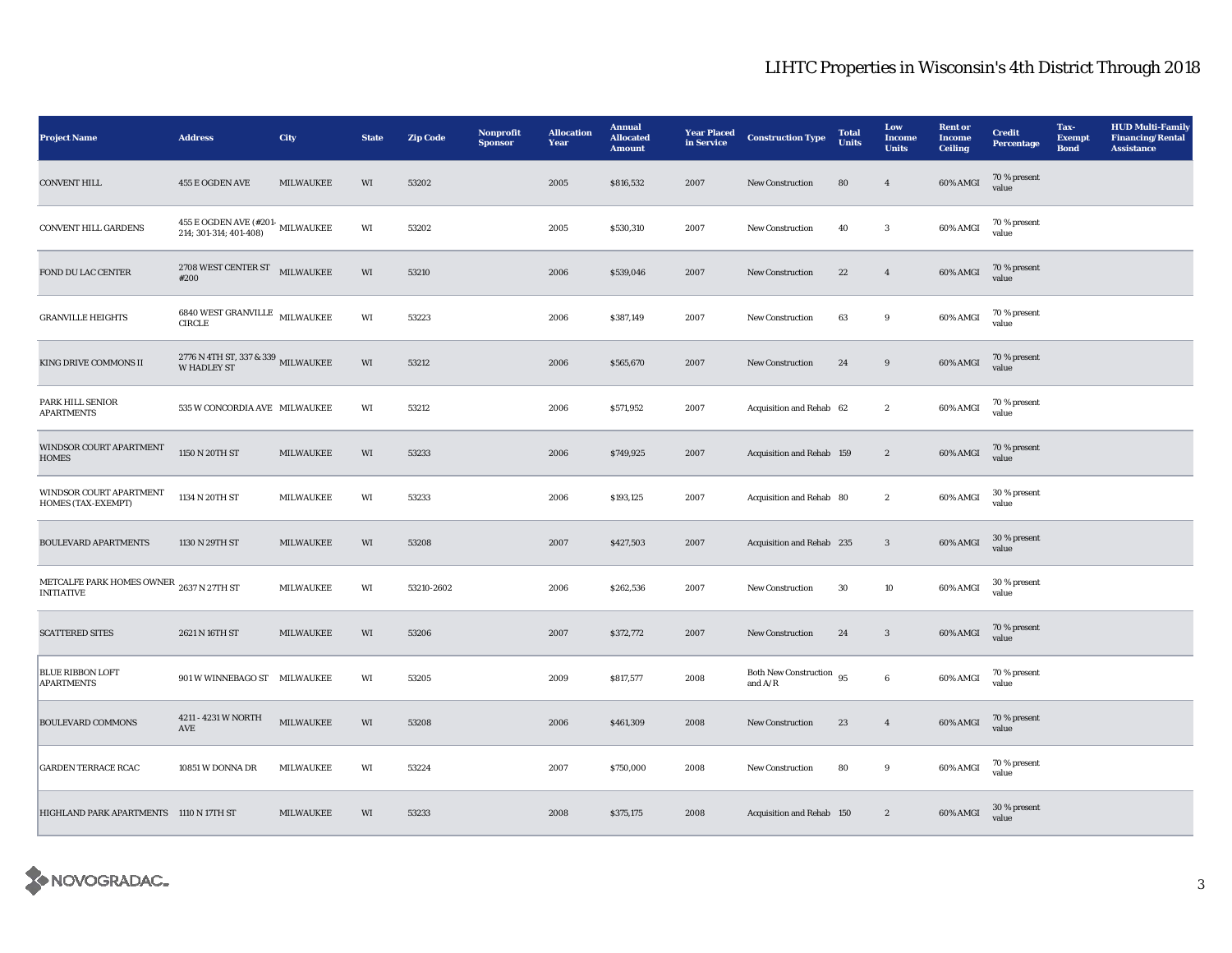| <b>Project Name</b>                         | <b>Address</b>                                 | City              | <b>State</b> | <b>Zip Code</b> | Nonprofit<br><b>Sponsor</b> | <b>Allocation</b><br>Year | <b>Annual</b><br><b>Allocated</b><br><b>Amount</b> | <b>Year Placed</b><br>in Service | <b>Construction Type</b>  | <b>Total</b><br><b>Units</b> | Low<br>Income<br><b>Units</b> | <b>Rent or</b><br><b>Income</b><br><b>Ceiling</b> | <b>Credit</b><br><b>Percentage</b>   | Tax-<br><b>Exempt</b><br><b>Bond</b> | <b>HUD Multi-Family</b><br><b>Financing/Rental</b><br><b>Assistance</b> |
|---------------------------------------------|------------------------------------------------|-------------------|--------------|-----------------|-----------------------------|---------------------------|----------------------------------------------------|----------------------------------|---------------------------|------------------------------|-------------------------------|---------------------------------------------------|--------------------------------------|--------------------------------------|-------------------------------------------------------------------------|
| <b>MCAULEY APARTMENTS</b>                   | 1018 E KNAPP ST                                | MILWAUKEE         | WI           | 53202           |                             | 2007                      | \$327,786                                          | 2008                             | <b>New Construction</b>   | 46                           | 10                            | 60% AMGI                                          | 70 % present<br>value                |                                      |                                                                         |
| PRINCE HALL VILLAGE                         | $2203$ N TEUTONIA AVE $$\tt MILWAWKE$<br>#2203 |                   | WI           | 53205           |                             | 2007                      | \$599,568                                          | 2008                             | New Construction          | 24                           | $\,6\,$                       | 60% AMGI                                          | 70 % present<br>value                |                                      |                                                                         |
| <b>TEUTONIA GARDENS</b>                     | 2711 N TEUTONIA AVE MILWAUKEE                  |                   | WI           | 53206           |                             | 2007                      | \$414,136                                          | 2008                             | <b>New Construction</b>   | 24                           | 8                             | 60% AMGI                                          | 70 % present<br>value                |                                      |                                                                         |
| <b>UMCS TOWNHOMES</b>                       | 1929 N 39TH ST                                 | MILWAUKEE         | WI           | 53208           |                             | 2007                      | \$115,199                                          | 2008                             | <b>New Construction</b>   | $6\phantom{.}6$              | $\boldsymbol{2}$              | 60% AMGI                                          | 70 % present<br>value                |                                      |                                                                         |
| <b>UNITED HOUSE</b>                         | 2500-2514 W CENTER ST MILWAUKEE                |                   | WI           | 53206           |                             | 2007                      | \$433,974                                          | 2008                             | <b>New Construction</b>   | 24                           | $\boldsymbol{2}$              | 60% AMGI                                          | 70 % present<br>value                |                                      |                                                                         |
| <b>HOPKINS PLACE</b>                        | 5415 N HOPKINS ST                              | <b>MILWAUKEE</b>  | WI           | 53209           |                             | 2008                      | \$414,845                                          | 2008                             | Acquisition and Rehab 56  |                              | $\boldsymbol{2}$              | 60% AMGI                                          | 70 % present<br>value                |                                      |                                                                         |
| CLARKE SQUARE TERRACE RCAC 1740 W PIERCE ST |                                                | MILWAUKEE         | WI           | 53204           |                             | 2007                      | \$677,188                                          | 2009                             | New Construction          | 60                           | 14                            | 60% AMGI                                          | 70 % present<br>value                |                                      |                                                                         |
| PRAIRIE APARTMENTS                          | 1218 W HIGHLAND AVE MILWAUKEE                  |                   | WI           | 53233-1310      |                             | 2007                      | \$401,523                                          | 2009                             | Acquisition and Rehab 24  |                              | $5\phantom{.0}$               | $60\%$ AMGI                                       | Both 30% and<br>70% present<br>value |                                      |                                                                         |
| <b>GLENBROOK APARTMENTS</b>                 | 9151 N JADAM LANE                              | MILWAUKEE         | WI           | 53224           |                             | 2008                      | \$483,670                                          | 2009                             | Acquisition and Rehab 72  |                              | $\boldsymbol{4}$              | 60% AMGI                                          | Both 30% and<br>70% present<br>value |                                      |                                                                         |
| <b>MCKINLEY GARDENS</b>                     | 1348 N 24TH ST                                 | MILWAUKEE         | WI           | 53205           |                             | 2009                      | \$254,383                                          | 2009                             | Acquisition and Rehab 119 |                              | $\overline{4}$                | 60% AMGI                                          | 30 % present<br>value                |                                      |                                                                         |
| <b>SCATTERED SITES II</b>                   | 3811 N 5TH ST                                  | MILWAUKEE         | WI           | 53212           |                             | 2008                      | \$748,949                                          | 2009                             | <b>New Construction</b>   | 24                           | $\mathbf{3}$                  | 60% AMGI                                          | 70 % present<br>value                |                                      |                                                                         |
| <b>WASHINGTON PARK</b><br><b>APARTMENTS</b> | 3940 W LISBON AVE                              | MILWAUKEE         | WI           | 53208           |                             | 2008                      | \$707,077                                          | 2009                             | <b>New Construction</b>   | 24                           | $5\phantom{.0}$               | 60% AMGI                                          | 70 % present<br>value                |                                      |                                                                         |
| <b>BISHOP'S CREEK FAMILY</b><br>HOUSING     | 4765 N 32ND ST                                 | MILWAUKEE         | WI           | 53209           |                             | 2009                      | \$849,292                                          | 2010                             | New Construction          | 55                           | 19                            | 60% AMGI                                          | 70 % present<br>value                |                                      |                                                                         |
| DEERWOOD CROSSING                           | 4195 W BRADLEY RD                              | <b>BROWN DEER</b> | WI           | 53223           |                             | 2008                      | \$1,241,556                                        | 2010                             | <b>New Construction</b>   | 66                           | $7\phantom{.0}$               | 60% AMGI                                          | 70 % present<br>value                |                                      |                                                                         |
| EMPOWERMENT VILLAGE -<br>NATIONAL           | 1527 WEST NATIONAL<br><b>AVENUE</b>            | MILWAUKEE         | WI           | 53204           |                             | 2009                      | \$724,092                                          | 2010                             | New Construction          | 35                           | $\overline{4}$                | 60% AMGI                                          | 70 % present<br>value                |                                      |                                                                         |

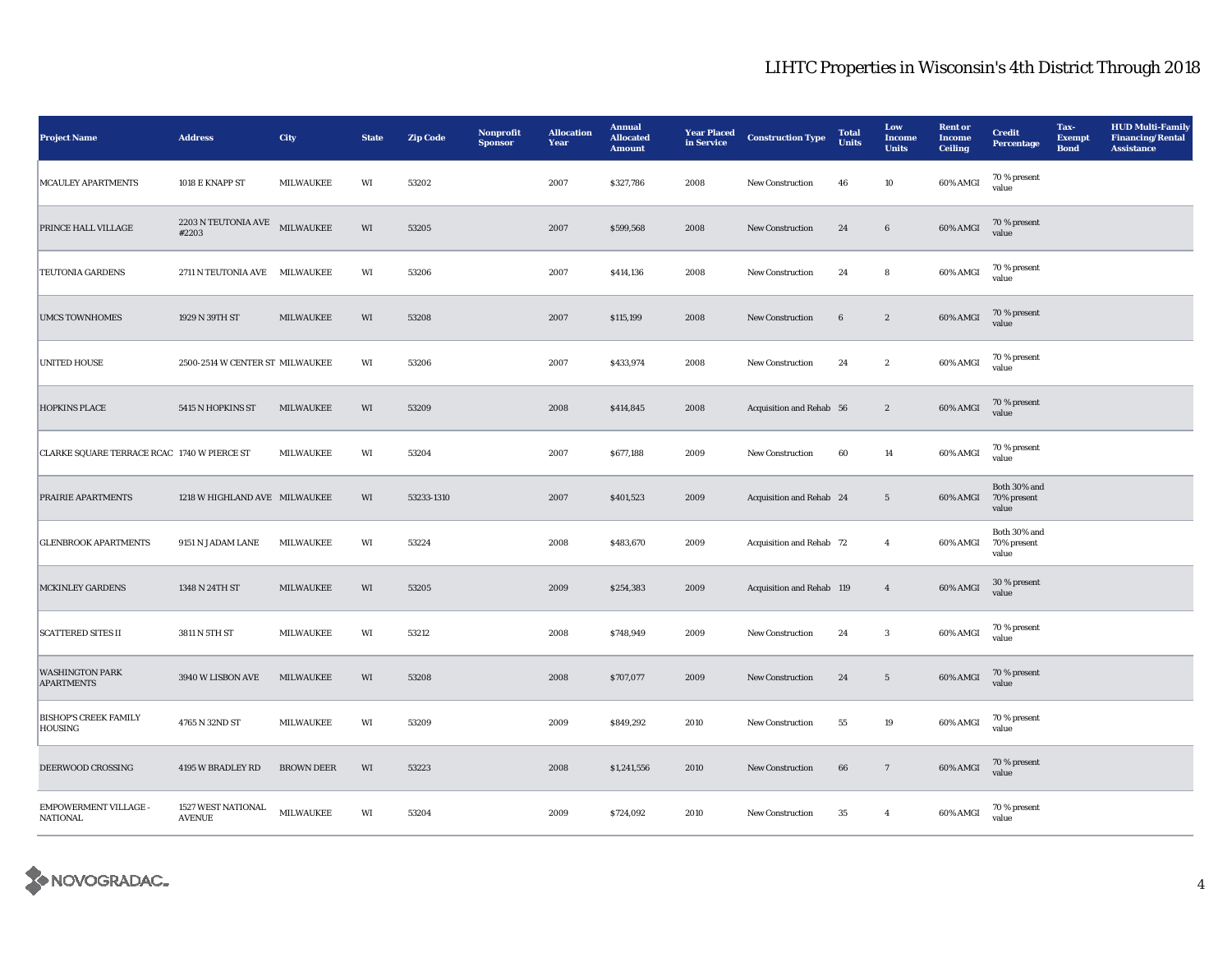| <b>Project Name</b>                                                  | <b>Address</b>                                                   | City             | <b>State</b> | <b>Zip Code</b> | Nonprofit<br><b>Sponsor</b> | <b>Allocation</b><br>Year | <b>Annual</b><br><b>Allocated</b><br><b>Amount</b> | <b>Year Placed</b><br>in Service | <b>Construction Type</b>                  | <b>Total</b><br>Units | Low<br>Income<br><b>Units</b> | <b>Rent</b> or<br><b>Income</b><br>Ceiling | <b>Credit</b><br><b>Percentage</b>   | Tax-<br><b>Exempt</b><br><b>Bond</b> | <b>HUD Multi-Family</b><br><b>Financing/Rental</b><br><b>Assistance</b> |
|----------------------------------------------------------------------|------------------------------------------------------------------|------------------|--------------|-----------------|-----------------------------|---------------------------|----------------------------------------------------|----------------------------------|-------------------------------------------|-----------------------|-------------------------------|--------------------------------------------|--------------------------------------|--------------------------------------|-------------------------------------------------------------------------|
| <b>FRANKLIN SQUARE</b>                                               | 1420 W CENTER ST                                                 | MILWAUKEE        | WI           | 53206           |                             | 2009                      | \$933,054                                          | 2010                             | New Construction                          | 37                    | 14                            | 60% AMGI                                   | 70 % present<br>value                |                                      |                                                                         |
| <b>HEART &amp; HOPE PLACE</b>                                        | 3390 N DR MARTIN<br>LUTHER KING DR                               | MILWAUKEE        | WI           | 53212           |                             | 2009                      | \$607,531                                          | 2010                             | <b>New Construction</b>                   | 24                    | $\overline{4}$                | 60% AMGI                                   | 70 % present<br>value                |                                      |                                                                         |
| <b>HIDE HOUSE LOFTS</b>                                              | 2615 S GREELEY ST                                                | MILWAUKEE        | WI           | 53207           |                             | 2009                      | \$1,140,396                                        | 2010                             | <b>New Construction</b>                   | 60                    | 14                            | 60% AMGI                                   | 70 % present<br>value                |                                      |                                                                         |
| <b>OLGA VILLAGE</b>                                                  | 722-730W<br><b>WASHINGTON ST</b>                                 | MILWAUKEE        | WI           | 53204           |                             | 2009                      | \$1,023,042                                        | 2010                             | New Construction                          | 37                    | $\boldsymbol{2}$              | 60% AMGI                                   | 70 % present<br>value                |                                      |                                                                         |
| <b>RIDGEWOOD APARTMENTS</b>                                          | 7450 W GLENBROOK RD MILWAUKEE                                    |                  | WI           | 53223           |                             | 2009                      | \$621,545                                          | 2010                             | Acquisition and Rehab 150                 |                       | $\mathbf{1}$                  | 60% AMGI                                   | Both 30% and<br>70% present<br>value |                                      |                                                                         |
| <b>UNITED TOWNHOMES</b>                                              | 2718-20 N 26TH ST                                                | <b>MILWAUKEE</b> | WI           | 53206           |                             | 2009                      | \$536,380                                          | 2010                             | New Construction                          | 24                    | $\boldsymbol{2}$              | 60% AMGI                                   | 70 % present<br>value                |                                      |                                                                         |
| <b>SILVER CITY TOWHOMES</b>                                          | 3503, 3505, 3507, 3509 $\text{W}_{\text{MLWAUKEE}}$<br>PIERCE ST |                  | WI           | 53215           |                             | 2009                      | \$575,485                                          | 2010                             | New Construction                          | 20                    | $\overline{4}$                | 60% AMGI                                   | 70 % present<br>value                |                                      |                                                                         |
| <b>WESTRIDGE APARTMENTS</b>                                          | 7901 W GLENBROOK RD MILWAUKEE                                    |                  | WI           | 53223           |                             | 2009                      | \$634,476                                          | 2010                             | Acquisition and Rehab 150                 |                       | $\boldsymbol{2}$              | 60% AMGI                                   | Both 30% and<br>70% present<br>value |                                      |                                                                         |
| KING DRIVE COMMONS - PHASE 2719 N DR MARTIN<br>Ш                     | LUTHER KING JR DR                                                | MILWAUKEE        | WI           | 53212           |                             | 2009                      | $\$0$                                              | 2010                             | New Construction                          | 24                    | $5\phantom{.0}$               | 60% AMGI                                   | 70 % present<br>value                |                                      |                                                                         |
| <b>FERNWOOD COURT</b>                                                | 6700 W APPLETON AVE MILWAUKEE                                    |                  | WI           | 53216           |                             | 2009                      | $\$0$                                              | 2010                             | Acquisition and Rehab 121                 |                       | $\mathbf{1}$                  | 60% AMGI                                   | Both 30% and<br>70% present<br>value |                                      |                                                                         |
| JOHNSTON CENTER RESIDENCES 2150 W 13TH ST<br>- REHAB/ADAPTIVE REUSE  |                                                                  | <b>MILWAUKEE</b> | WI           | 53215           |                             | 2008                      | \$729,867                                          | 2010                             | Both New Construction 48<br>and $\rm A/R$ |                       | $9\,$                         | 60% AMGI                                   | 70 % present<br>value                |                                      |                                                                         |
| JOHNSTON CENTER RESIDENCES 2150 S 13TH ST<br><b>NEW CONSTRUCTION</b> |                                                                  | MILWAUKEE        | WI           | 53215           |                             | 2009                      | \$608,812                                          | 2010                             | <b>New Construction</b>                   | 43                    | $\boldsymbol{2}$              | 60% AMGI                                   | 70 % present<br>value                |                                      |                                                                         |
| <b>LISBON TERRACE</b>                                                | 2730 W LISBON<br>TERRACE                                         | MILWAUKEE        | WI           | 53208           |                             | 2009                      | \$0                                                | 2011                             | <b>New Construction</b>                   | 24                    | $5\phantom{.0}$               | 60% AMGI                                   | 70 % present<br>value                |                                      |                                                                         |
| <b>SCATTERED SITES III</b>                                           | 3035 N 22ND ST                                                   | MILWAUKEE        | WI           | 53206           |                             | 2010                      | <b>SO</b>                                          | 2011                             | New Construction                          | 24                    | $5\overline{ }$               | 60% AMGI                                   | 70 % present<br>value                |                                      |                                                                         |
| <b>BECHER TERRACE</b>                                                | 1800 W BECHER ST                                                 | MILWAUKEE        | WI           | 53215           |                             | 2009                      | \$1,331,555                                        | 2011                             | <b>New Construction</b>                   | 80                    | $10\,$                        | 60% AMGI                                   | 70 % present<br>value                |                                      |                                                                         |

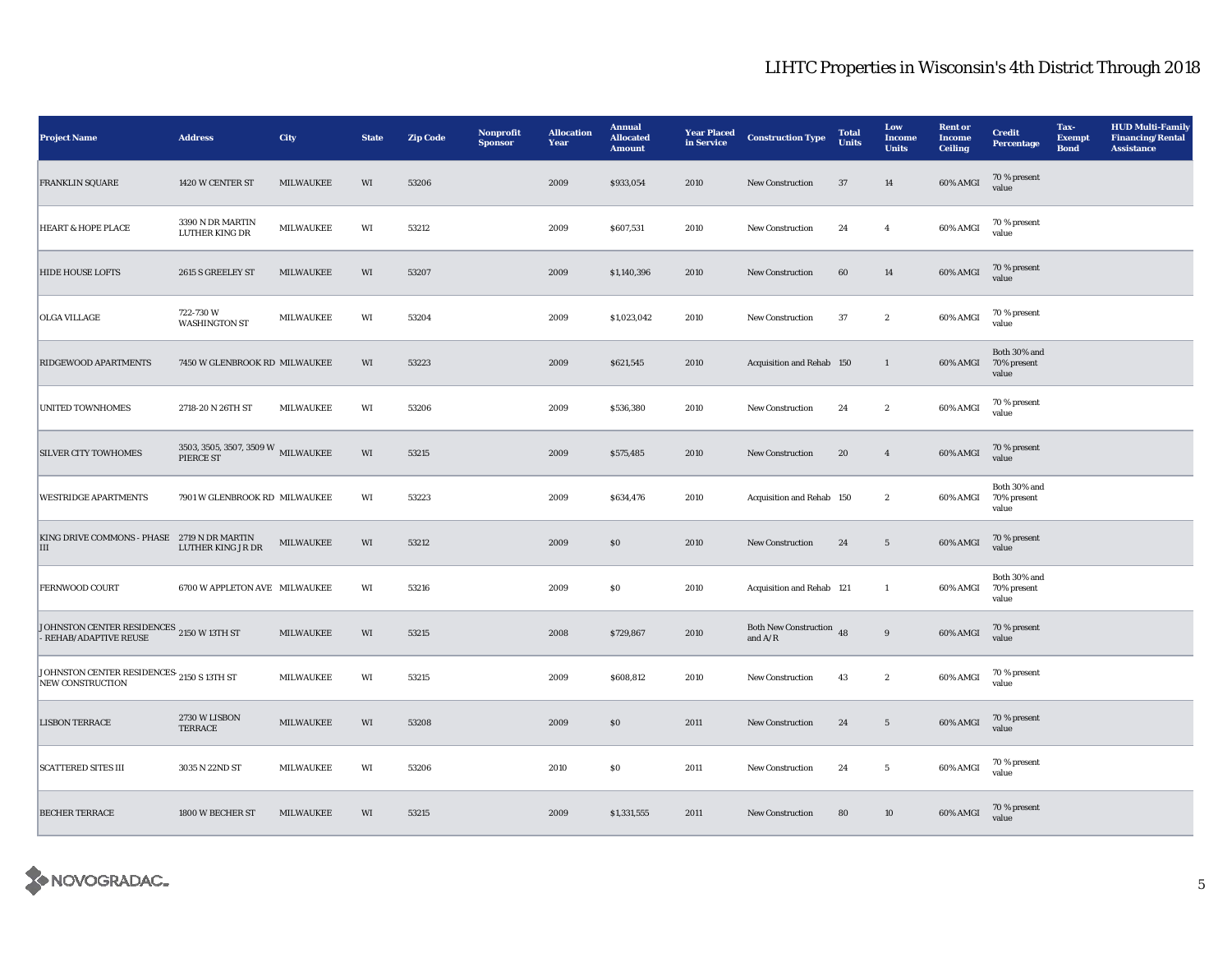| <b>Project Name</b>                                                                    | <b>Address</b>                                       | City              | <b>State</b> | <b>Zip Code</b> | Nonprofit<br><b>Sponsor</b> | <b>Allocation</b><br>Year | <b>Annual</b><br><b>Allocated</b><br><b>Amount</b> | <b>Year Placed</b><br>in Service | <b>Construction Type</b>                    | <b>Total</b><br><b>Units</b> | Low<br><b>Income</b><br><b>Units</b> | <b>Rent</b> or<br><b>Income</b><br><b>Ceiling</b> | <b>Credit</b><br>Percentage                   | Tax-<br><b>Exempt</b><br><b>Bond</b> | <b>HUD Multi-Family</b><br><b>Financing/Rental</b><br><b>Assistance</b> |
|----------------------------------------------------------------------------------------|------------------------------------------------------|-------------------|--------------|-----------------|-----------------------------|---------------------------|----------------------------------------------------|----------------------------------|---------------------------------------------|------------------------------|--------------------------------------|---------------------------------------------------|-----------------------------------------------|--------------------------------------|-------------------------------------------------------------------------|
| <b>CAPUCHIN APARTMENTS</b>                                                             | 2502 W TAMARACK ST MILWAUKEE                         |                   | WI           | 53206           |                             | 2009                      | \$686,379                                          | 2011                             | <b>New Construction</b>                     | 38                           | $5\phantom{.0}$                      | 60% AMGI                                          | $70\,\%$ present<br>value                     |                                      |                                                                         |
| EMPOWERMENT VILLAGE -<br>LINCOLN                                                       | 525 W LINCOLN                                        | MILWAUKEE         | WI           | 53207           |                             | 2009                      | \$620,824                                          | 2011                             | <b>New Construction</b>                     | 30                           | ${\bf 8}$                            | 60% AMGI                                          | 70 % present<br>value                         |                                      |                                                                         |
| <b>GARFIELD PARK</b>                                                                   | 2200 N 31ST ST                                       | MILWAUKEE         | WI           | 53202           |                             | 2009                      | \$997,771                                          | 2011                             | Both New Construction $69$<br>and $\rm A/R$ |                              | 10                                   | 60% AMGI                                          | 70 % present<br>value                         |                                      |                                                                         |
| <b>LA CORONA</b>                                                                       | 1655 S 3RD ST                                        | MILWAUKEE         | WI           | 53204           |                             | 2011                      | \$356,773                                          | 2011                             | Acquisition and Rehab 55                    |                              | $7\phantom{.0}$                      | 60% AMGI                                          | 70 % present<br>value                         |                                      |                                                                         |
| NORTHSIDE HOMEOWNERS<br><b>INITIATIVE</b>                                              | 2419 N 29TH ST                                       | MILWAUKEE         | WI           | 53210           |                             | 2010                      | \$951,620                                          | 2011                             | <b>New Construction</b>                     | 40                           | $\tau$                               | 60% AMGI                                          | 70 % present<br>value                         |                                      |                                                                         |
| <b>RIVERWORKS LOFTS</b>                                                                | 3372 N HOLTON ST                                     | MILWAUKEE         | WI           | 53212           |                             | 2010                      | \$622,549                                          | 2011                             | Both New Construction 36<br>and $A/R$       |                              | $21\,$                               | 60% AMGI                                          | 70 % present<br>value                         |                                      |                                                                         |
| <b>SACRED HEART SENIOR</b><br><b>APARTMENTS</b>                                        | 3627 S KINNICKINNIC<br>$\operatorname{\mathsf{AVE}}$ | <b>ST FRANCIS</b> | WI           | 53235           |                             | 2009                      | \$1,095,477                                        | 2011                             | Acquisition and Rehab 68                    |                              | 12                                   | 60% AMGI                                          | 70 % present<br>value                         |                                      |                                                                         |
| <b>VETERANS MANOR</b>                                                                  | 3430 W WISCONSIN AVE MILWAUKEE                       |                   | WI           | 53208           |                             | 2009                      | \$1,055,214                                        | 2011                             | <b>New Construction</b>                     | 52                           | $\mathbf{1}$                         | 60% AMGI                                          | 70 % present<br>value                         |                                      |                                                                         |
| VILLARD SQUARE GRANDFAMILY $_{\rm 3427}$ W VILLARD AVE $\qquad$ MILWAUKEE<br>MILWAUKEE |                                                      |                   | WI           | 53209           |                             | 2009                      | \$768,128                                          | 2011                             | <b>New Construction</b>                     | 47                           | 6                                    | 60% AMGI                                          | 70 % present<br>value                         |                                      |                                                                         |
| <b>WILLIAM A PASSAVANT</b>                                                             | 2195 W STATE ST                                      | MILWAUKEE         | WI           | 53233           |                             | 2009                      | \$890,758                                          | 2011                             | Acquisition and Rehab 51                    |                              | $\sqrt{5}$                           | 60% AMGI                                          | 70 % present<br>value                         |                                      |                                                                         |
| <b>UNITED HOMES</b>                                                                    | 2878-80 N 29TH ST                                    | <b>MILWAUKEE</b>  | WI           | 53210           |                             | 2010                      | \$624,571                                          | 2011                             | New Construction                            | 24                           | $\bf 6$                              | 60% AMGI                                          | 70 % present<br>value                         |                                      |                                                                         |
| <b>LAPHAM PARK</b>                                                                     | 1901 N 6TH ST UNIT 2 MILWAUKEE                       |                   | WI           | 53212           |                             | 2011                      | \$1,229,158                                        | 2011                             | Acquisition and Rehab 201                   |                              | 3                                    | 60% AMGI                                          | 30 % present<br>value                         |                                      |                                                                         |
| <b>SHERMAN PARK COMMONS</b><br><b>SENIOR LIVING COMMUNITY</b>                          | 3245 N 37TH ST                                       | MILWAUKEE         | WI           | 53216           |                             | 2010                      | \$1,455,193                                        | 2011                             | <b>Both New Construction</b><br>and $A/R$   | 68                           | $\overline{4}$                       | 60% AMGI                                          | 70 % present<br>value                         |                                      |                                                                         |
| NATIONAL AVENUE LOFTS                                                                  | 120 E NATIONAL AVE                                   | MILWAUKEE         | WI           | 53204           |                             | 2009                      | \$1,513,606                                        | 2011                             | New Construction                            | 72                           | 12                                   | 60% AMGI                                          | 70 % present<br>value                         |                                      |                                                                         |
| <b>NORHTSIDE NEIGHBORHOOD</b><br><b>INITIATIVE II</b>                                  | 3339-41 NORTH 20TH<br><b>STREET</b>                  | MILWAUKEE         | WI           | 53206           |                             | 2012                      | \$803,758                                          | 2012                             | Acquisition and Rehab 60                    |                              | 8                                    |                                                   | Both 30% and<br>60% AMGI 70% present<br>value |                                      |                                                                         |

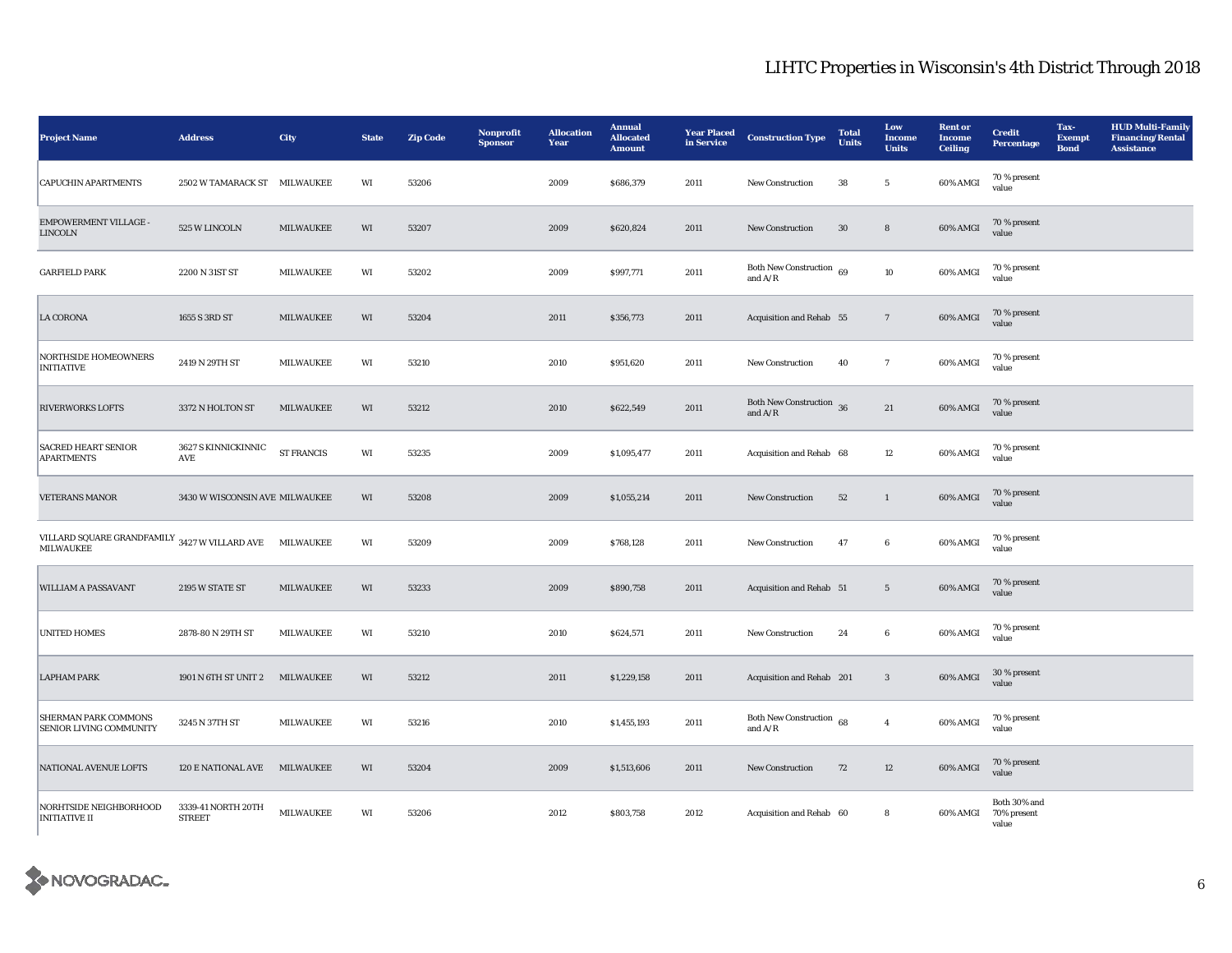| <b>Project Name</b>                         | <b>Address</b>                                                       | City                                   | <b>State</b> | <b>Zip Code</b> | Nonprofit<br><b>Sponsor</b> | <b>Allocation</b><br>Year | <b>Annual</b><br><b>Allocated</b><br><b>Amount</b> | <b>Year Placed</b><br>in Service | <b>Construction Type</b>  | <b>Total</b><br><b>Units</b> | Low<br><b>Income</b><br><b>Units</b> | <b>Rent or</b><br><b>Income</b><br><b>Ceiling</b> | <b>Credit</b><br><b>Percentage</b>   | Tax-<br><b>Exempt</b><br><b>Bond</b> | <b>HUD Multi-Family</b><br><b>Financing/Rental</b><br><b>Assistance</b> |
|---------------------------------------------|----------------------------------------------------------------------|----------------------------------------|--------------|-----------------|-----------------------------|---------------------------|----------------------------------------------------|----------------------------------|---------------------------|------------------------------|--------------------------------------|---------------------------------------------------|--------------------------------------|--------------------------------------|-------------------------------------------------------------------------|
| <b>UMCS PHASE III</b>                       | <b>1915 NORTH 38TH</b><br><b>STREET</b>                              | MILWAUKEE                              | WI           | 53208           |                             | 2010                      | \$661,271                                          | 2012                             | New Construction          | 24                           | $5\phantom{.0}$                      | 60% AMGI                                          | 70 % present<br>value                |                                      |                                                                         |
| BEERLINE B APARTMENTS                       | 1710 N COMMERCE ST                                                   | <b>MILWAUKEE</b>                       | WI           | 53212           |                             | 2010                      | \$2,401,183                                        | 2012                             | New Construction          | 140                          | 14                                   | 60% AMGI                                          | 70 % present<br>value                |                                      |                                                                         |
| <b>CENTURY CITY LOFTS</b>                   | 3817 N 35TH ST                                                       | MILWAUKEE                              | WI           | 53216           |                             | 2010                      | \$866,613                                          | 2012                             | New Construction          | 37                           | $17\,$                               | 60% AMGI                                          | 70 % present<br>value                |                                      |                                                                         |
| <b>BRADLEY PLACE TOWNHOMES</b><br>LLC       | 6401,6401A,6435,6435A,6<br>409,6409A 6411,6411A<br><b>BRADLEY RD</b> | <b>MILWAUKEE</b>                       | WI           | 53223           |                             | 2012                      | \$348,953                                          | 2012                             | Acquisition and Rehab 232 |                              | $5\phantom{.0}$                      | 60% AMGI                                          | 30 % present<br>value                |                                      |                                                                         |
| NORTHSIDE NEIGHBORHOOD<br><b>INITIATIVE</b> | 2407 - 2409 N 41ST ST                                                | <b>MILWAUKEE</b>                       | WI           | 53210           |                             | 2011                      | \$740,446                                          | 2012                             | Acquisition and Rehab 40  |                              | $\bf{4}$                             | 60% AMGI                                          | 70 % present<br>value                |                                      |                                                                         |
| <b>BREWERY POINT APARTMENTS</b>             | 1244 N 9TH ST                                                        | MILWAUKEE                              | WI           | 53202           |                             | 2011                      | \$761,166                                          | 2012                             | New Construction          | 48                           | $6\phantom{.0}$                      | 60% AMGI                                          | 70 % present<br>value                |                                      |                                                                         |
| <b>KING DRIVE COMMONS IV</b>                | 2701-2707 N MARTIN<br>LUTHER KING DRIVE                              | <b>MILWAUKEE</b>                       | WI           | 53212           |                             | 2011                      | \$960,953                                          | 2012                             | Acquisition and Rehab 41  |                              | $\bf8$                               | 60% AMGI                                          | 70 % present<br>value                |                                      |                                                                         |
| <b>LINDSAY NSP</b>                          | 2529 N 9TH ST                                                        | MILWAUKEE                              | WI           | 53233           |                             | 2011                      | \$653,756                                          | 2012                             | Acquisition and Rehab 40  |                              | 33                                   | 60% AMGI                                          | 70 % present<br>value                |                                      |                                                                         |
| MITCHELL STREET MARKET<br><b>LOFTS</b>      | 1948 W MITCHELL ST                                                   | MILWAUKEE                              | WI           | 53204           |                             | 2010                      | \$594,079                                          | 2012                             | New Construction          | 24                           | $\mathbf{3}$                         | 60% AMGI                                          | 70 % present<br>value                |                                      |                                                                         |
| WESTLAWN REVITALIZATION                     | 5560 N 62ND ST                                                       | <b>MILWAUKEE</b>                       | WI           | 53218           |                             | 2010                      | \$7,667,791                                        | 2012                             | New Construction          | 250                          | 60                                   | 60% AMGI                                          | 70 % present<br>value                |                                      |                                                                         |
| <b>BRADLEY CROSSING</b>                     | 4375 W BRADLEY RD                                                    | <b>VILLAGE OF</b><br><b>BROWN DEER</b> | WI           | 53223           |                             | 2011                      | \$973,261                                          | 2012                             | New Construction          | 60                           | 11                                   | 60% AMGI                                          | 70 % present<br>value                |                                      |                                                                         |
| <b>GRAND AVENUE LOFTS</b>                   | 2905 W WISCONSIN AVE MILWAUKEE                                       |                                        | WI           | 53208           |                             | 2011                      | \$523,225                                          | 2013                             | Acquisition and Rehab 32  |                              | $\mathbf{3}$                         | 60% AMGI                                          | 70 % present<br>value                |                                      |                                                                         |
| <b>MARIA LINDEN</b>                         | 2735 W GREENFIELD<br>AVE                                             | <b>MILWAUKEE</b>                       | WI           | 53215           |                             | 2011                      | \$926,326                                          | 2013                             | Acquisition and Rehab 72  |                              | $35\,$                               | 60% AMGI                                          | 70 % present<br>value                |                                      |                                                                         |
| FARWELL STUDIO APARTMENTS                   | 1531 - 1535 FARWELL<br><b>AVENUE</b>                                 | MILWAUKEE                              | WI           | 53202           |                             | 2012                      | \$407,221                                          | 2013                             | Acquisition and Rehab 34  |                              | $\tau$                               | 60% AMGI                                          | Both 30% and<br>70% present<br>value |                                      |                                                                         |
| <b>LBWN - RENT TO OWN HOMES</b>             | 3014 WEST MITCHELL<br><b>STREET</b>                                  | MILWAUKEE                              | WI           | 53215           |                             | 2012                      | \$529,651                                          | 2013                             | Acquisition and Rehab 24  |                              | $6\phantom{.0}$                      | 60% AMGI                                          | 70 % present<br>value                |                                      |                                                                         |

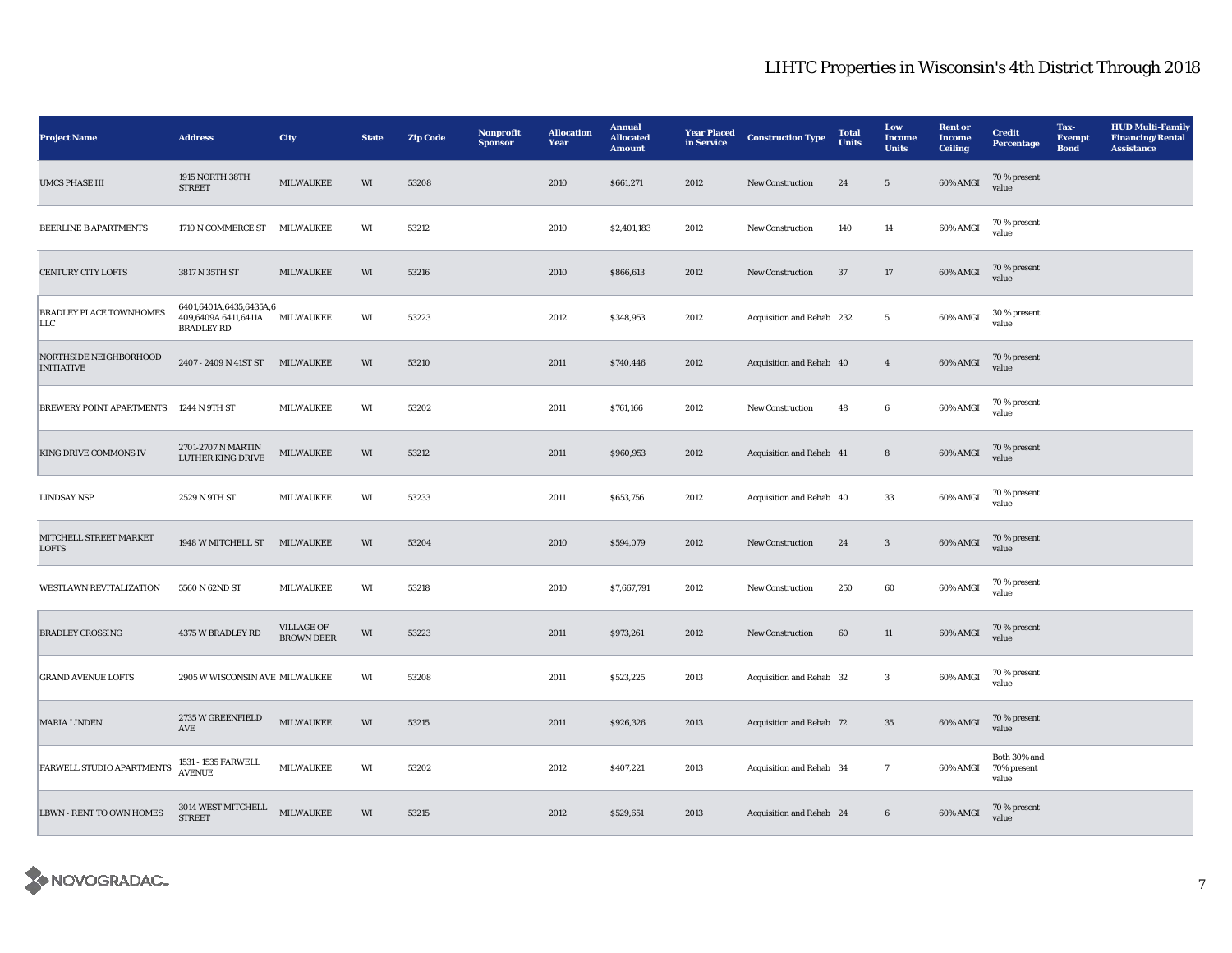| <b>Project Name</b>                                           | <b>Address</b>                                           | City              | <b>State</b> | <b>Zip Code</b> | Nonprofit<br><b>Sponsor</b> | <b>Allocation</b><br>Year | <b>Annual</b><br><b>Allocated</b><br><b>Amount</b> | <b>Year Placed</b><br>in Service | <b>Construction Type</b>                                                                    | <b>Total</b><br><b>Units</b> | Low<br>Income<br><b>Units</b> | <b>Rent</b> or<br><b>Income</b><br>Ceiling | <b>Credit</b><br><b>Percentage</b> | Tax-<br><b>Exempt</b><br><b>Bond</b> | <b>HUD Multi-Family</b><br><b>Financing/Rental</b><br><b>Assistance</b> |
|---------------------------------------------------------------|----------------------------------------------------------|-------------------|--------------|-----------------|-----------------------------|---------------------------|----------------------------------------------------|----------------------------------|---------------------------------------------------------------------------------------------|------------------------------|-------------------------------|--------------------------------------------|------------------------------------|--------------------------------------|-------------------------------------------------------------------------|
| MASKANI PLACE FKA FAMILY<br><b>HSG AT CENTER &amp; BUFFUM</b> | 320 E CENTER ST                                          | MILWAUKEE         | WI           | 53212           |                             | 2012                      | \$989,942                                          | 2013                             | New Construction                                                                            | 37                           | $\overline{4}$                | 60% AMGI                                   | 70 % present<br>value              |                                      |                                                                         |
| <b>NORTHSIDE HOMEOWNERS</b><br><b>INITIATIVE II</b>           | 3563 N 10TH STREET                                       | MILWAUKEE         | WI           | 53206           |                             | 2012                      | \$714,282                                          | 2013                             | Acquisition and Rehab 30                                                                    |                              | $\boldsymbol{2}$              | 60% AMGI                                   | 70 % present<br>value              |                                      |                                                                         |
| FLORIST GARDENS APARTMENTS                                    | 6024-6028 NORTH 35TH $_{\rm~MILWAUKEE}$<br><b>STREET</b> |                   | WI           | 53209           |                             | 2011                      | \$477,786                                          | 2013                             | Acquisition and Rehab 80                                                                    |                              | $\boldsymbol{2}$              | 60% AMGI                                   | 70 % present<br>value              |                                      |                                                                         |
| DEERWOOD CROSSING II                                          | 4195 WEST BRADLEY<br><b>ROAD</b>                         | <b>BROWN DEER</b> | WI           | 53223           |                             | 2013                      | \$136,432                                          | 2014                             | <b>New Construction</b>                                                                     | 30                           | 18                            | 60% AMGI                                   | 30 % present<br>value              |                                      |                                                                         |
| <b>IMPACT MILWAUKEE 1</b>                                     | 2366 N 5TH ST                                            | MILWAUKEE         | WI           | 53212           |                             | 2012                      | \$554,863                                          | 2014                             | Acquisition and Rehab 24                                                                    |                              | $\overline{4}$                | 60% AMGI                                   | 70 % present<br>value              |                                      |                                                                         |
| <b>PAPER BOX LOFTS</b>                                        | 1560-1568 W PIERCE ST MILWAUKEE                          |                   | WI           | 53204           |                             | 2013                      | \$837,500                                          | 2014                             | Acquisition and Rehab 72                                                                    |                              | $\bf 6$                       | 60% AMGI                                   | 70 % present<br>value              |                                      |                                                                         |
| <b>WASHINGTON PARK</b><br><b>HOMEOWNERS INITIATIVE</b>        | 1535-1537 N 29TH ST                                      | <b>MILWAUKEE</b>  | WI           | 53208           |                             | 2013                      | \$838,076                                          | 2014                             | Both New Construction $\,$ 42<br>and $\rm A/R$                                              |                              | $\boldsymbol{9}$              | 60% AMGI                                   | 70 % present<br>value              |                                      |                                                                         |
| 700 LOFTS                                                     | 700 W MICHIGAN ST                                        | MILWAUKEE         | WI           | 53233           |                             | 2013                      | \$469,150                                          | 2015                             | Acquisition and Rehab 49                                                                    |                              | $\bf 6$                       | 60% AMGI                                   | 70 % present<br>value              |                                      |                                                                         |
| <b>BRADLEY CROSSING II</b>                                    | 4379 VILLAGE LANE                                        | <b>BROWN DEER</b> | WI           | 53223           |                             | 2013                      | \$590,219                                          | 2015                             | New Construction                                                                            | 54                           | $15\,$                        | 60% AMGI                                   | 70 % present<br>value              |                                      |                                                                         |
| SHERMAN PARK HOMEOWNERS<br><b>INITIATIVE</b>                  | 2743-45 N 34TH ST                                        | MILWAUKEE         | WI           | 53210           |                             | 2014                      | \$850,000                                          | 2015                             | Both New Construction $\,$ 40 $\,$<br>and $A/R$                                             |                              | $\,6\,$                       | 60% AMGI                                   | 70 % present<br>value              |                                      |                                                                         |
| MILWAUKEE PROSPERITY                                          | 2750 N 17TH ST                                           | MILWAUKEE         | WI           | 53206           |                             | 2014                      | \$434,978                                          | 2015                             | Acquisition and Rehab 22                                                                    |                              | 8                             | 60% AMGI                                   | 70 % present<br>value              |                                      |                                                                         |
| MILWAUKEE PROSPERITY                                          | 2836 N 2ND ST                                            | MILWAUKEE         | WI           | 53212           |                             | 2014                      | \$235,127                                          | 2015                             | Acquisition and Rehab 13                                                                    |                              | 9                             | 60% AMGI                                   | 70 % present<br>value              |                                      |                                                                         |
| <b>STATE STREET APARTMENTS</b>                                | 955 N 14TH ST                                            | <b>MILWAUKEE</b>  | WI           | 53233           |                             | 2016                      | \$150,375                                          | 2016                             | Acquisition and Rehab 52                                                                    |                              | $\mathbf{1}$                  | 60% AMGI                                   | 30 % present<br>value              |                                      |                                                                         |
| THURGOOD MARSHALL<br><b>APARTMENTS</b>                        | 1918 N 6TH ST                                            | MILWAUKEE         | WI           | 53212           |                             | 2015                      | \$273,060                                          | 2016                             | <b>New Construction</b>                                                                     | 24                           | 24                            | 60% AMGI                                   | 70 % present<br>value              |                                      |                                                                         |
| <b>CENTURY CITY HOMEOWNERS</b><br><b>INITIATIVE</b>           | 3245 N 24TH ST                                           | MILWAUKEE         | WI           | 53206           |                             | 2015                      | \$850,000                                          | 2016                             | Both New Construction $\,$ 40 $\,$<br>and $\ensuremath{\mathrm{A}}/\ensuremath{\mathrm{R}}$ |                              | $7\phantom{.0}$               | 60% AMGI                                   | 70 % present<br>value              |                                      |                                                                         |

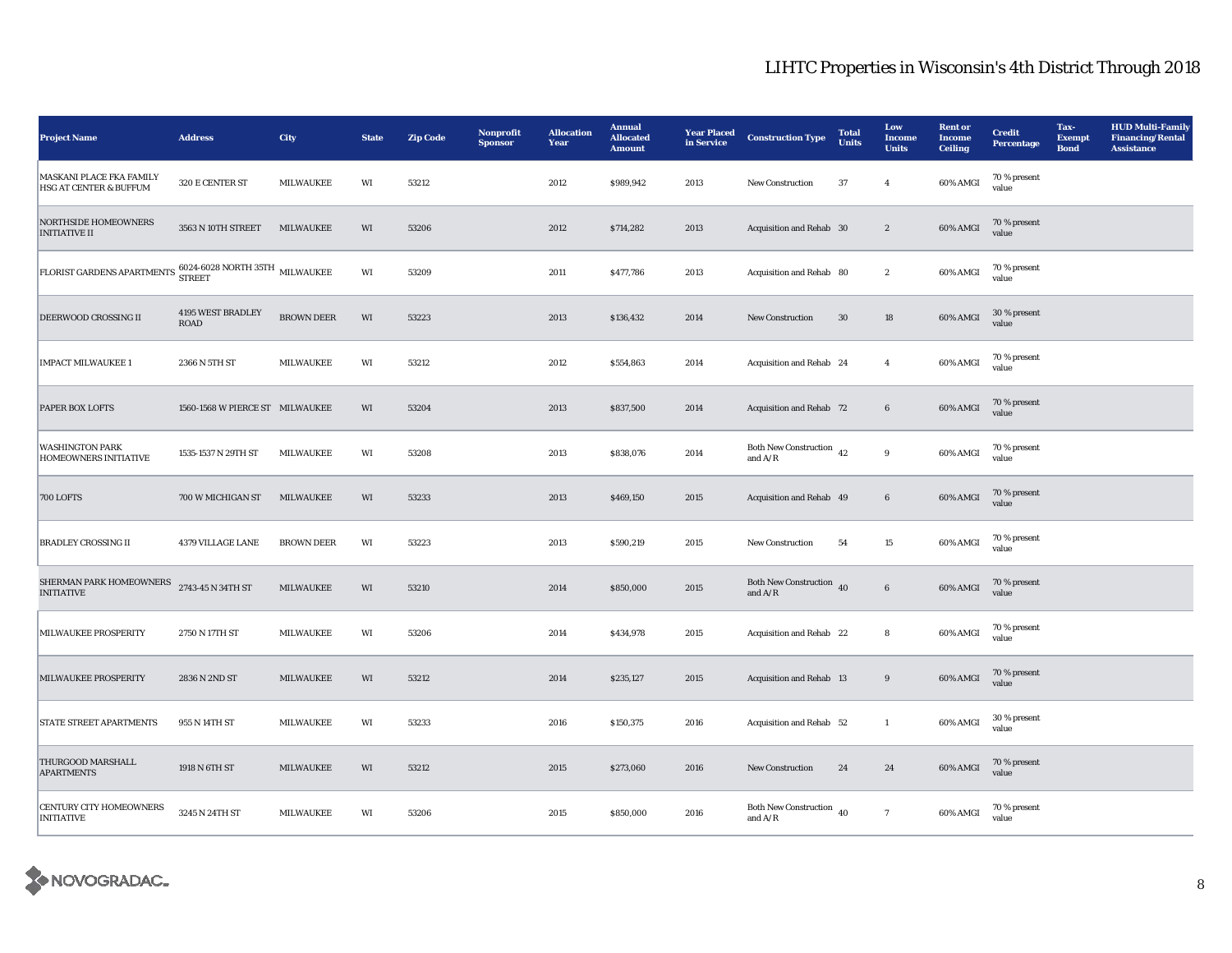| <b>Project Name</b>                                    | <b>Address</b>                         | City             | <b>State</b> | <b>Zip Code</b> | Nonprofit<br><b>Sponsor</b> | <b>Allocation</b><br>Year | <b>Annual</b><br><b>Allocated</b><br><b>Amount</b> | <b>Year Placed</b><br>in Service | <b>Construction Type</b> | <b>Total</b><br><b>Units</b> | Low<br>Income<br><b>Units</b> | <b>Rent</b> or<br><b>Income</b><br><b>Ceiling</b> | <b>Credit</b><br><b>Percentage</b>   | Tax-<br><b>Exempt</b><br><b>Bond</b> | <b>HUD Multi-Family</b><br><b>Financing/Rental</b><br><b>Assistance</b> |
|--------------------------------------------------------|----------------------------------------|------------------|--------------|-----------------|-----------------------------|---------------------------|----------------------------------------------------|----------------------------------|--------------------------|------------------------------|-------------------------------|---------------------------------------------------|--------------------------------------|--------------------------------------|-------------------------------------------------------------------------|
| GREENWICH PARK APARTMENTS 2353 N FARWELL AVE MILWAUKEE |                                        |                  | WI           | 53211           |                             | 2014                      | \$652,500                                          | 2016                             | New Construction         | 53                           | 18                            | 60% AMGI                                          | 70 % present<br>value                |                                      |                                                                         |
| <b>SHOE FACTORY LOFTS</b>                              | 224 W WASHINGTON ST MILWAUKEE          |                  | WI           | 53204           |                             | 2015                      | \$560,104                                          | 2016                             | Not Indicated            | 55                           | $\bf 6$                       | 60% AMGI                                          | 70 % present<br>value                |                                      |                                                                         |
| <b>LAYTON SQUARE</b>                                   | 3553 E LAYTON AVE                      | <b>CUDAHY</b>    | WI           | 53110           |                             | 2015                      | \$635,369                                          | 2017                             | New Construction         | 57                           | $\bf 6$                       | 60% AMGI                                          | 70 % present<br>value                |                                      |                                                                         |
| <b>HAYMARKET LOFTS</b>                                 | 1300 N VEL R PHILLIPS<br>AVE-1ST FLOOR | <b>MILWAUKEE</b> | WI           | 53212           |                             | 2015                      | \$791,814                                          | 2017                             | Not Indicated            | 72                           | 60                            | 60% AMGI                                          | 70 % present<br>value                |                                      |                                                                         |
| HISTORIC GARFIELD SCHOOL                               | 2215 N 4TH STREET                      | MILWAUKEE        | WI           | 53212           |                             | 2017                      | \$236,275                                          | 2017                             | Not Indicated            | 30                           | 30                            | 60% AMGI                                          | 30 % present<br>value                |                                      |                                                                         |
| THE GERMANIA HISTORIC                                  | 135 W WELLS ST                         | MILWAUKEE        | WI           | 53203           |                             | 2016                      | \$170,531                                          | 2017                             | Not Indicated            | 90                           | 13                            | 60% AMGI                                          | 30 % present<br>value                |                                      |                                                                         |
| THE GRIOT APARTMENTS                                   | 2235 N 4TH ST                          | MILWAUKEE        | WI           | 53212           |                             | 2016                      | \$657,531                                          | 2018                             | <b>New Construction</b>  | 41                           | 35                            | 60% AMGI                                          | 70 % present<br>value                |                                      |                                                                         |
| 20TH ST SRO                                            | 836 N 20TH ST                          | MILWAUKEE        | WI           | 53233           | Yes                         | 1989                      | S <sub>0</sub>                                     | 1990                             | Acquisition and Rehab 26 |                              | 26                            |                                                   | 70 % present<br>value                | $_{\rm No}$                          |                                                                         |
| <b>WILLIAMSTOWN BAY I</b>                              | 3400 E RAMSEY AVE                      | <b>CUDAHY</b>    | WI           | 53110           | $\mathbf{N}\mathbf{o}$      | 1990                      | \$0                                                | 1990                             | New Construction         | 52                           | 46                            |                                                   | 70 % present<br>value                | No                                   |                                                                         |
| 2636 N BUFFUM<br><b>REHABILITATION</b>                 | 2636 N BUFFUM ST                       | MILWAUKEE        | WI           | 53212           | No                          | 1989                      | \$0                                                | 1991                             | Acquisition and Rehab 3  |                              | 3                             |                                                   | 70 % present<br>value                | No                                   |                                                                         |
| <b>ASSISI HOMES I</b>                                  | 3029 N 49TH ST                         | MILWAUKEE        | WI           | 53210           | Yes                         | 1989                      | \$0                                                | 1991                             | Acquisition and Rehab 50 |                              | 50                            |                                                   | 70 % present<br>value                | $\rm No$                             |                                                                         |
| <b>CLEMENT SQUARE</b>                                  | 4249 S CLEMENT AVE MILWAUKEE           |                  | WI           | 53207           | No                          | 1989                      | $\$0$                                              | 1991                             | New Construction         | 12                           | $12\,$                        |                                                   | $70$ % present<br>value              | $_{\rm No}$                          |                                                                         |
| <b>HISTORIC KING PLACE</b>                             | 2220 N MLK DR                          | MILWAUKEE        | WI           | 53212           | No                          | 1991                      | \$0                                                | 1991                             | Acquisition and Rehab 41 |                              | 40                            |                                                   | 70 % present<br>value                | $_{\rm No}$                          |                                                                         |
| <b>WATERFORD PLACE</b>                                 | 936 E WATERFORD AVE MILWAUKEE          |                  | WI           | 53207           | $\rm No$                    | 1989                      | $\$0$                                              | 1991                             | New Construction         | 14                           | 14                            |                                                   | 70 % present<br>value                | $_{\rm No}$                          |                                                                         |
| <b>ASSISI HOMES II-A</b>                               | 5016 W BURLEIGH ST MILWAUKEE           |                  | WI           | 53210           | Yes                         | 1990                      | $\$0$                                              | 1992                             | Acquisition and Rehab 6  |                              | $\bf 6$                       |                                                   | Both 30% and<br>70% present<br>value | No                                   |                                                                         |

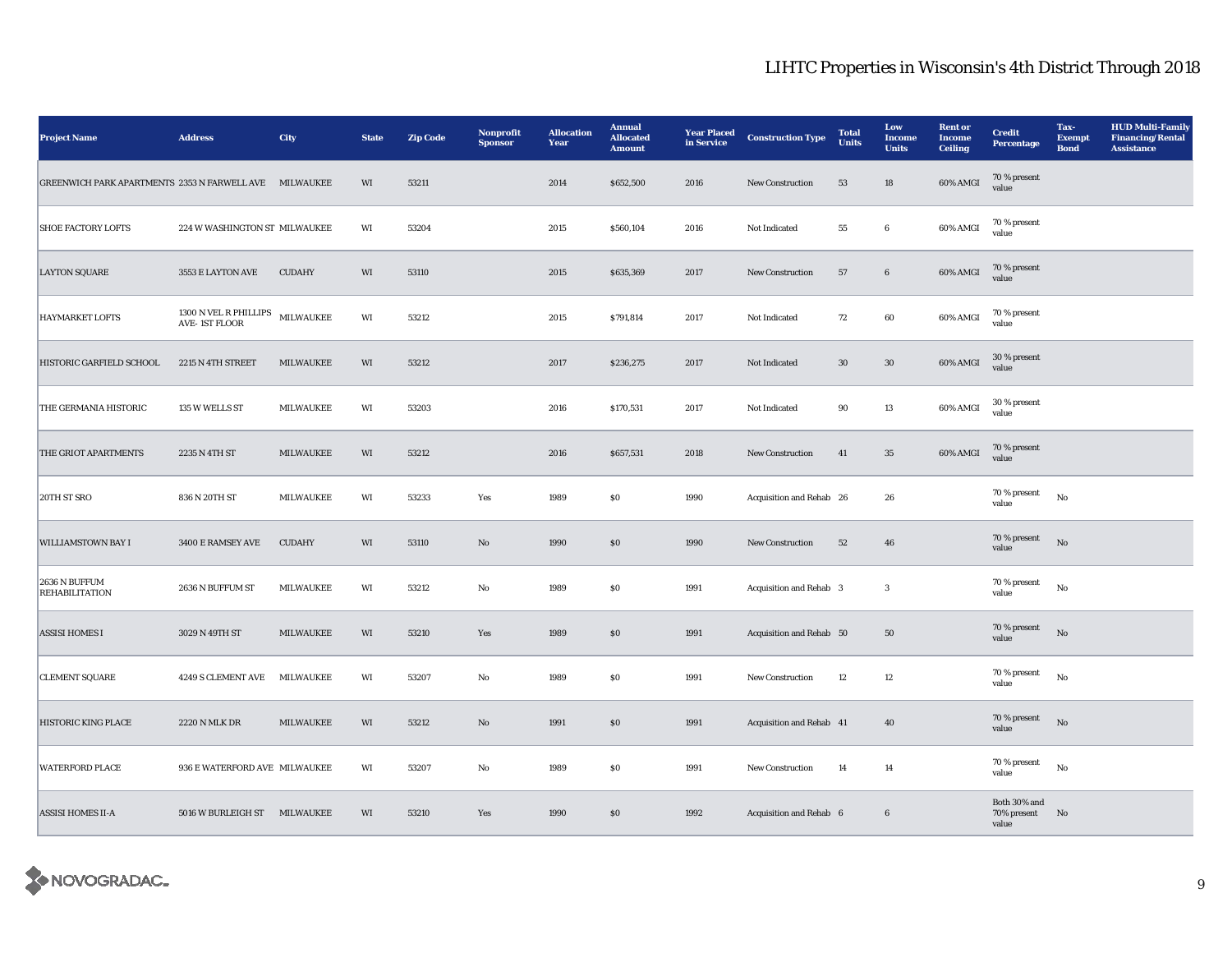| <b>Project Name</b>             | <b>Address</b>                | <b>City</b>       | <b>State</b> | <b>Zip Code</b> | Nonprofit<br><b>Sponsor</b> | <b>Allocation</b><br>Year | <b>Annual</b><br><b>Allocated</b><br><b>Amount</b> | <b>Year Placed</b><br>in Service | <b>Construction Type</b>  | <b>Total</b><br><b>Units</b> | Low<br><b>Income</b><br><b>Units</b> | <b>Rent</b> or<br><b>Income</b><br><b>Ceiling</b> | <b>Credit</b><br>Percentage          | Tax-<br><b>Exempt</b><br><b>Bond</b> | <b>HUD Multi-Family</b><br><b>Financing/Rental</b><br><b>Assistance</b> |
|---------------------------------|-------------------------------|-------------------|--------------|-----------------|-----------------------------|---------------------------|----------------------------------------------------|----------------------------------|---------------------------|------------------------------|--------------------------------------|---------------------------------------------------|--------------------------------------|--------------------------------------|-------------------------------------------------------------------------|
| <b>GLEN VIEW PROJECT</b>        | 4122 W LISBON AVE             | MILWAUKEE         | WI           | 53208           | Yes                         | 1991                      | S <sub>0</sub>                                     | 1992                             | Acquisition and Rehab 14  |                              | 14                                   |                                                   | 70 % present<br>value                | $_{\rm No}$                          |                                                                         |
| <b>WILLIAMSTOWN BAY II</b>      | 3350 E RAMSEY AVE             | <b>CUDAHY</b>     | WI           | 53110           | No                          | 1991                      | \$0                                                | 1992                             | New Construction          | 52                           | 46                                   |                                                   | 70 % present<br>value                | No                                   |                                                                         |
| <b>ASSISI HOMES II-B</b>        | 5016 W BURLEIGH ST            | <b>MILWAUKEE</b>  | WI           | 53210           | Yes                         | 1991                      | $\$0$                                              | 1993                             | Acquisition and Rehab 14  |                              | 14                                   |                                                   | Both 30% and<br>70% present<br>value | No                                   |                                                                         |
| <b>ASSISI HOMES II-C</b>        | 1013 N 33RD ST                | MILWAUKEE         | WI           | 53208           | Yes                         | 1992                      | $\$0$                                              | 1993                             | Acquisition and Rehab 4   |                              | $\boldsymbol{2}$                     |                                                   | 70 % present<br>value                | $_{\rm No}$                          |                                                                         |
| <b>FAIR CREST APTS</b>          | 1920 E TRIPOLI AVE            | <b>ST FRANCIS</b> | WI           | 53235           | No                          | 1992                      | \$0                                                | 1993                             | <b>New Construction</b>   | 43                           | 43                                   |                                                   | 70 % present<br>value                | No                                   |                                                                         |
| <b>JOHNSON SQUARE</b>           | 2323 W KILBOURN AVE MILWAUKEE |                   | WI           | 53233           | Yes                         | 1991                      | \$0                                                | 1993                             | Acquisition and Rehab 179 |                              | 179                                  |                                                   | 70 % present<br>value                | No                                   |                                                                         |
| <b>MARINER'S POINTE APTS I</b>  | 7795 N POINTE ST              | MILWAUKEE         | WI           | 53224           | No                          | 1991                      | $\$0$                                              | 1993                             | New Construction          | 64                           | 64                                   |                                                   | 70 % present<br>value                | $_{\rm No}$                          |                                                                         |
| <b>MARINER'S POINTE APTS II</b> | 7795 N POINTE ST              | MILWAUKEE         | WI           | 53224           | $\mathbf{N}\mathbf{o}$      | 1991                      | \$0                                                | 1993                             | New Construction          | 52                           | 52                                   |                                                   | $70\,\%$ present<br>value            | $_{\rm No}$                          |                                                                         |
| <b>GARDEN WEST</b>              | 2936 W WELLS ST               | MILWAUKEE         | WI           | 53208           | Yes                         | 1992                      | $\$0$                                              | 1994                             | Not Indicated             | 40                           | 40                                   |                                                   | Not Indicated No                     |                                      |                                                                         |
| PARKWEST TOWNHOUSES             | 3829 W MEINECKE AVE MILWAUKEE |                   | WI           | 53210           | Yes                         | 1992                      | \$0                                                | 1994                             | Not Indicated             | 38                           | 38                                   |                                                   | Not Indicated No                     |                                      |                                                                         |
| YW VILLAGE EAST II              | 808 N 24TH ST                 | MILWAUKEE         | WI           | 53233           | Yes                         | 1992                      | \$0                                                | 1994                             | Not Indicated             | 100                          | 100                                  |                                                   | Not Indicated No                     |                                      |                                                                         |
| YW VILLAGE WEST                 | 2803 W KILBOURN AVE MILWAUKEE |                   | WI           | 53208           | Yes                         | 1993                      | \$0                                                | 1994                             | Not Indicated             | 71                           | 64                                   |                                                   | Not Indicated No                     |                                      |                                                                         |
| <b>AIRE DALE MANOR APTS</b>     | 3004 W WELLS ST               | MILWAUKEE         | WI           | 53208           | Yes                         | 1994                      | \$0                                                | 1995                             | Acquisition and Rehab 25  |                              | 25                                   |                                                   | $70~\%$ present<br>value             | No                                   |                                                                         |
| <b>CONCORDIA APTS</b>           | 2912 W WELLS ST               | MILWAUKEE         | WI           | 53208           | Yes                         | 1995                      | \$0                                                | 1995                             | Acquisition and Rehab 36  |                              | 36                                   |                                                   | 30 % present<br>value                | Yes                                  |                                                                         |
| <b>DOUSMAN APTS</b>             | 2928 W WELLS ST               | MILWAUKEE         | WI           | 53208           | Yes                         | 1994                      | \$0                                                | 1995                             | Acquisition and Rehab 21  |                              | 21                                   |                                                   | 70 % present<br>value                | $_{\rm No}$                          |                                                                         |

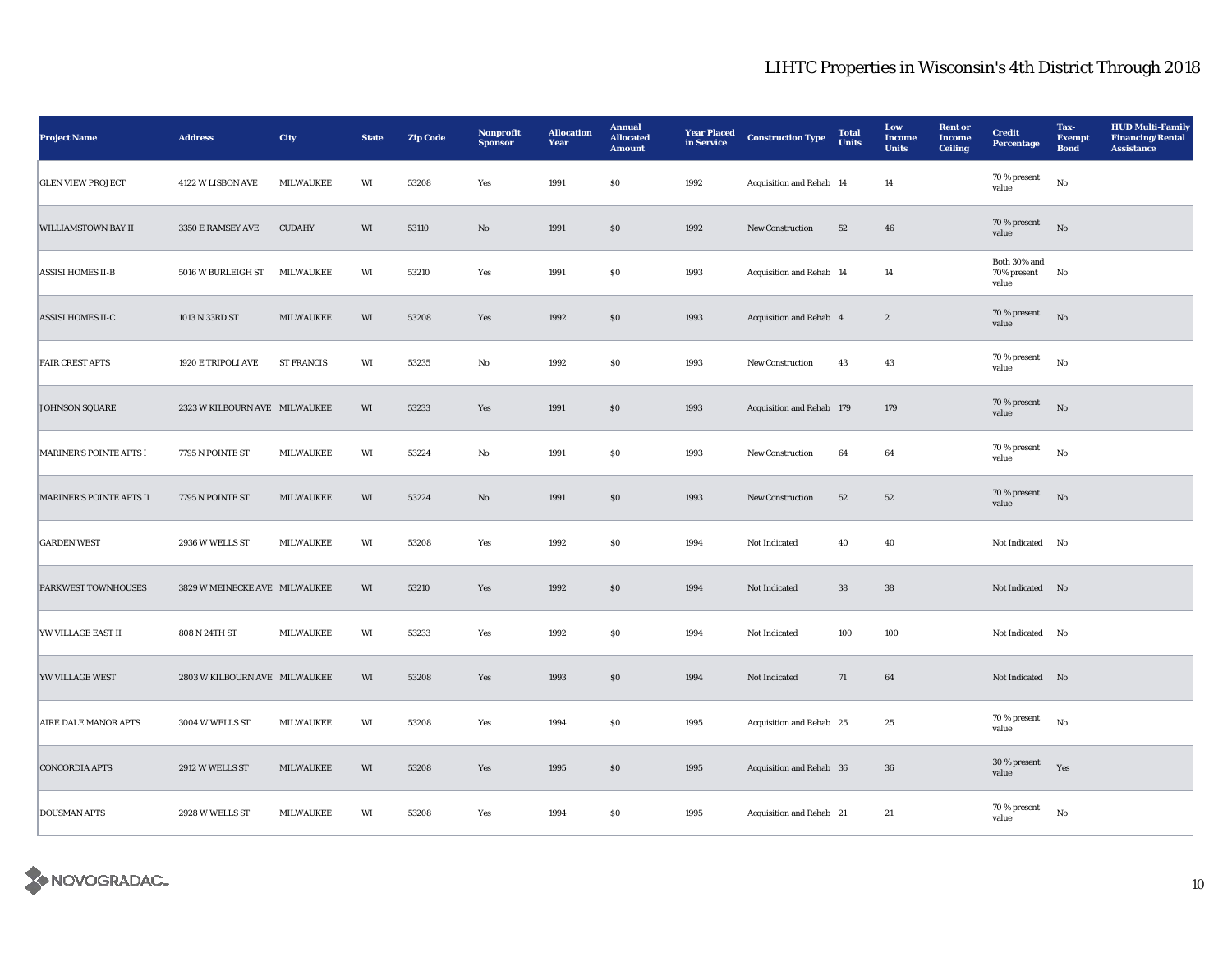| <b>Project Name</b>                            | <b>Address</b>                      | City                      | <b>State</b> | <b>Zip Code</b> | Nonprofit<br><b>Sponsor</b> | <b>Allocation</b><br>Year | <b>Annual</b><br><b>Allocated</b><br><b>Amount</b> | <b>Year Placed</b><br>in Service | <b>Construction Type</b>  | <b>Total</b><br>Units | Low<br><b>Income</b><br><b>Units</b> | <b>Rent</b> or<br><b>Income</b><br><b>Ceiling</b> | <b>Credit</b><br><b>Percentage</b> | Tax-<br><b>Exempt</b><br><b>Bond</b> | <b>HUD Multi-Family</b><br><b>Financing/Rental</b><br><b>Assistance</b> |
|------------------------------------------------|-------------------------------------|---------------------------|--------------|-----------------|-----------------------------|---------------------------|----------------------------------------------------|----------------------------------|---------------------------|-----------------------|--------------------------------------|---------------------------------------------------|------------------------------------|--------------------------------------|-------------------------------------------------------------------------|
| <b>HOPKINS ARMS APTS</b>                       | 5019 N HOPKINS ST                   | <b>MILWAUKEE</b>          | WI           | 53209           | Yes                         | 1994                      | \$0                                                | 1995                             | Acquisition and Rehab 22  |                       | 22                                   |                                                   | 30 % present<br>value              | No                                   |                                                                         |
| WILLIAMSTOWN BAY III                           | 3300 E RAMSEY AVE                   | <b>CUDAHY</b>             | WI           | 53110           | No                          | 1994                      | <b>SO</b>                                          | 1995                             | <b>New Construction</b>   | 40                    | 40                                   |                                                   | 70 % present<br>value              | No                                   |                                                                         |
| <b>ATKINSON APTS</b>                           | 2802 W ATKINSON AVE MILWAUKEE       |                           | WI           | 53209           | Yes                         | 1995                      | $\$0$                                              | 1996                             | Acquisition and Rehab 15  |                       | $15\,$                               |                                                   | 70 % present<br>value              | $_{\rm No}$                          |                                                                         |
| <b>CEDAR SQUARE APTS</b>                       | 2826 W ATKINSON AVE MILWAUKEE       |                           | WI           | 53209           | Yes                         | 1995                      | $\$0$                                              | 1996                             | Acquisition and Rehab 12  |                       | 12                                   |                                                   | 30 % present<br>value              | $_{\rm No}$                          |                                                                         |
| <b>CIVIC ARMS RESTORATION</b>                  | 921 MONROE AVE                      | SOUTH<br><b>MILWAUKEE</b> | WI           | 53172           | Yes                         | 1994                      | \$0                                                | 1996                             | Acquisition and Rehab 22  |                       | 20                                   |                                                   | 70 % present<br>value              | $_{\rm No}$                          |                                                                         |
| MENOMONEE PARKWAY APTS                         | 9666 W BRADLEY RD                   | MILWAUKEE                 | WI           | 53224           | No                          | 1995                      | <b>SO</b>                                          | 1996                             | <b>New Construction</b>   | 72                    | 72                                   |                                                   | 70 % present<br>value              | No                                   |                                                                         |
| <b>RUBY APTS</b>                               | 4505 N 29TH ST                      | MILWAUKEE                 | WI           | 53209           | Yes                         | 1995                      | \$0                                                | 1996                             | Acquisition and Rehab 18  |                       | 18                                   |                                                   | 30 % present<br>value              | No                                   |                                                                         |
| <b>BRADLEY MANOR SENIOR APTS</b>               | 4527 W BRADLEY RD                   | <b>BROWN DEER</b>         | WI           | 53223           | No                          | 1996                      | $\$0$                                              | 1997                             | New Construction          | 51                    | 40                                   |                                                   | 70 % present<br>value              | $_{\rm No}$                          |                                                                         |
| <b>CITY HALL SQUARE -</b><br><b>COMPONENT1</b> | 104 E MASON ST                      | MILWAUKEE                 | WI           | 53202           |                             | 1997                      | \$0                                                | 1997                             | Not Indicated             | 134                   | 60                                   |                                                   | Not Indicated                      |                                      |                                                                         |
| <b>CUDAHY SENIOR HOUSING</b>                   | 4600 S NICHOLSON AVE CUDAHY         |                           | WI           | 53110           | No                          | 1996                      | $\$0$                                              | 1997                             | New Construction          | 48                    | 48                                   |                                                   | 70 % present<br>value              | No                                   |                                                                         |
| <b>KING HEIGHTS</b>                            | 1740 50 N MLK DR                    | MILWAUKEE                 | WI           | 53212           | Yes                         | 1996                      | \$0                                                | 1997                             | Acquisition and Rehab 23  |                       | 14                                   |                                                   | 70 % present<br>value              | $_{\rm No}$                          |                                                                         |
| THOMPSON MEADOWS APTS                          | 3120 E NORWICH AVE ST FRANCIS       |                           | WI           | 53235           |                             | 1995                      | $\$0$                                              | 1997                             | Not Indicated             | 100                   | 99                                   |                                                   | Not Indicated                      |                                      |                                                                         |
| <b>BROOKLANE APTS</b>                          | 8330 N 46TH ST                      | <b>BROWN DEER</b>         | WI           | 53223           | No                          | 1998                      | \$0                                                | 1998                             | Acquisition and Rehab 278 |                       | 174                                  |                                                   | 30 % present<br>value              | No                                   |                                                                         |
| GARDEN HOMES TOWNHOUSES 4100 N 27TH ST         |                                     | <b>MILWAUKEE</b>          | WI           | 53216           |                             | 1996                      | S <sub>0</sub>                                     | 1998                             | Not Indicated             | 22                    | 22                                   |                                                   | Not Indicated                      |                                      |                                                                         |
| HR HOUSING I                                   | 3501 W MOTHER<br><b>DANIELS WAY</b> | MILWAUKEE                 | WI           | 53209           |                             | 1996                      | \$0                                                | 1998                             | Not Indicated             | 22                    | 22                                   |                                                   | Not Indicated                      |                                      |                                                                         |

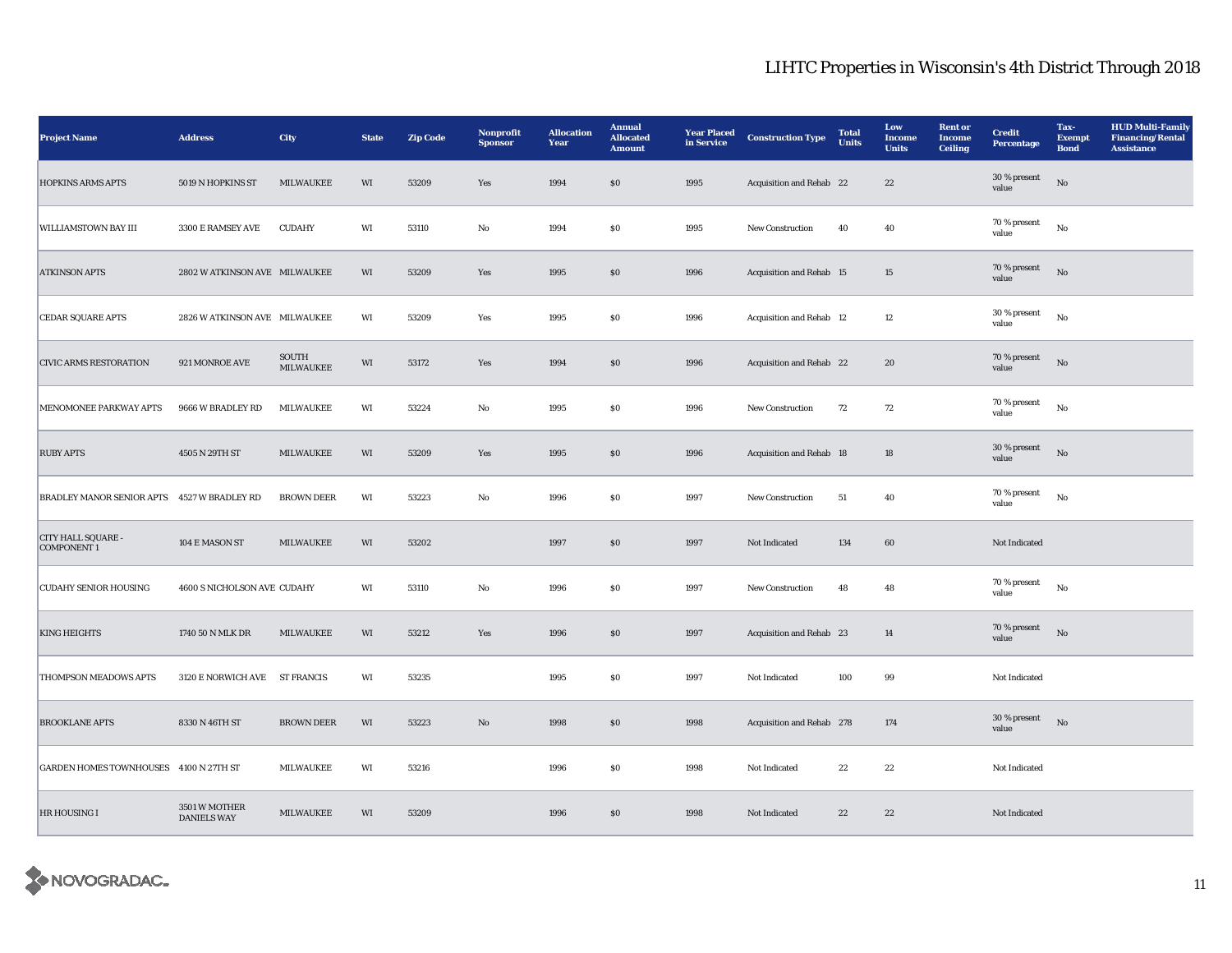| <b>Project Name</b>                                             | <b>Address</b>                    | City                      | <b>State</b> | <b>Zip Code</b> | Nonprofit<br><b>Sponsor</b> | <b>Allocation</b><br>Year | <b>Annual</b><br><b>Allocated</b><br><b>Amount</b> | <b>Year Placed</b><br>in Service | <b>Construction Type</b> | <b>Total</b><br><b>Units</b> | Low<br><b>Income</b><br><b>Units</b> | <b>Rent or</b><br><b>Income</b><br><b>Ceiling</b> | <b>Credit</b><br><b>Percentage</b>   | Tax-<br><b>Exempt</b><br><b>Bond</b> | <b>HUD Multi-Family</b><br><b>Financing/Rental</b><br><b>Assistance</b> |
|-----------------------------------------------------------------|-----------------------------------|---------------------------|--------------|-----------------|-----------------------------|---------------------------|----------------------------------------------------|----------------------------------|--------------------------|------------------------------|--------------------------------------|---------------------------------------------------|--------------------------------------|--------------------------------------|-------------------------------------------------------------------------|
| <b>PROJECT RESTORE</b>                                          | 1501 W ORCHARD ST                 | MILWAUKEE                 | WI           | 53204           | Yes                         | 1998                      | S <sub>0</sub>                                     | 1998                             | Acquisition and Rehab 49 |                              | 49                                   |                                                   | 70 % present<br>value                | No                                   |                                                                         |
| ASPENWOOD GLEN SENIOR<br>LIVING COMMUNITY                       | 6151 W BRADLEY RD                 | MILWAUKEE                 | WI           | 53223           | $\mathbf{N}\mathbf{o}$      | 1997                      | \$0                                                | 1999                             | <b>New Construction</b>  | 120                          | 108                                  |                                                   | 70 % present<br>value                | $_{\rm No}$                          |                                                                         |
| <b>CARMEN COURT APTS</b>                                        | 5736 N 64TH ST                    | MILWAUKEE                 | WI           | 53218           | No                          | 1998                      | $\$0$                                              | 1999                             | Acquisition and Rehab 96 |                              | 96                                   |                                                   | 30 % present<br>value                | No                                   |                                                                         |
| <b>MEAUX PARK</b>                                               | 5403 N LONG ISLAND<br>$_{\rm DR}$ | MILWAUKEE                 | WI           | 53209           | $\mathbf{No}$               | 1998                      | \$0                                                | 1999                             | Acquisition and Rehab 84 |                              | 84                                   |                                                   | 30 % present<br>value                | $_{\rm No}$                          |                                                                         |
| <b>PARKWEST TOWNHOUSES</b><br><b>PHASE II</b>                   | 231 W WISCONSIN AVE MILWAUKEE     |                           | WI           | 53203           | Yes                         | 1997                      | <b>SO</b>                                          | 1999                             | <b>New Construction</b>  | 34                           | 34                                   |                                                   | 70 % present<br>value                | No                                   |                                                                         |
| ALGONQUIN MANOR SENIOR<br><b>APTS</b>                           | 5005 W BRADLEY RD                 | <b>BROWN DEER</b>         | WI           | 53223           | $\mathbf{N}\mathbf{o}$      | 2000                      | \$0                                                | 2000                             | New Construction         | 80                           | 37                                   |                                                   | 30 % present<br>value                | Yes                                  |                                                                         |
| CUDAHY COMMONS APT HOMES 4560 S NICHOLSON AVE CUDAHY            |                                   |                           | WI           | 53110           | $\mathbf {No}$              | 1999                      | <b>SO</b>                                          | 2000                             | <b>New Construction</b>  | 64                           | 64                                   |                                                   | 70 % present<br>value                | $_{\rm No}$                          |                                                                         |
| <b>JAMES ANDERSON SENIOR</b><br>HOUSING                         | 3975 N TEUTONIA AVE MILWAUKEE     |                           | WI           | 53206           | Yes                         | 1998                      | \$0                                                | 2000                             | Acquisition and Rehab 24 |                              | 24                                   |                                                   | 70 % present<br>value                | $_{\rm No}$                          |                                                                         |
| PARKSIDE COMMONS                                                | 1400 W CUSTER AVE                 | <b>GLENDALE</b>           | WI           | 53209           | No                          | 1998                      | $\$0$                                              | 2000                             | <b>New Construction</b>  | 100                          | 100                                  |                                                   | 70 % present<br>value                | No                                   |                                                                         |
| SILVER CREEK VILLAGE SENIOR 2455 W SILVER SPRING<br><b>APTS</b> | ${\rm DR}$                        | <b>GLENDALE</b>           | WI           | 53209           | $\mathbf{No}$               | 2000                      | $\$0$                                              | 2000                             | New Construction         | 65                           | 28                                   |                                                   | 30 % present<br>value                | Yes                                  |                                                                         |
| SUNRISE VILLAGE SENIOR APTS 2500 TENTH AVE                      |                                   | SOUTH<br><b>MILWAUKEE</b> | WI           | 53172           | $\mathbf{No}$               | 1999                      | $\$0$                                              | 2000                             | New Construction         | 48                           | 44                                   |                                                   | 70 % present<br>value                | $_{\rm No}$                          |                                                                         |
| <b>CARVER PARK PHASE II</b>                                     | 730 W RESERVOIR AVE MILWAUKEE     |                           | WI           | 53205           | $\mathbf{No}$               | 2000                      | \$0                                                | 2001                             | New Construction         | 58                           | 48                                   |                                                   | 70 % present<br>value                | No                                   |                                                                         |
| <b>CARVER PARK PHASE I</b>                                      | 1823 N SIXTH ST                   | MILWAUKEE                 | WI           | 53212           | No                          | 1999                      | <b>SO</b>                                          | 2001                             | New Construction         | 64                           | 54                                   |                                                   | 70 % present<br>value                | $_{\rm No}$                          |                                                                         |
| <b>CORPS HOUSE</b>                                              | 2501 W KILBOURN AVE MILWAUKEE     |                           | WI           | 53233           | Yes                         | 1999                      | \$0                                                | 2001                             | Acquisition and Rehab 10 |                              | 10                                   |                                                   | 70 % present<br>value                | No                                   |                                                                         |
| HISTORIC FIFTH WARD LOFT<br><b>APTS</b>                         | 133 W OREGON ST                   | MILWAUKEE                 | WI           | 53204           | No                          | 2000                      | <b>SO</b>                                          | 2001                             | Acquisition and Rehab 98 |                              | 68                                   |                                                   | Both 30% and<br>70% present<br>value | No                                   |                                                                         |

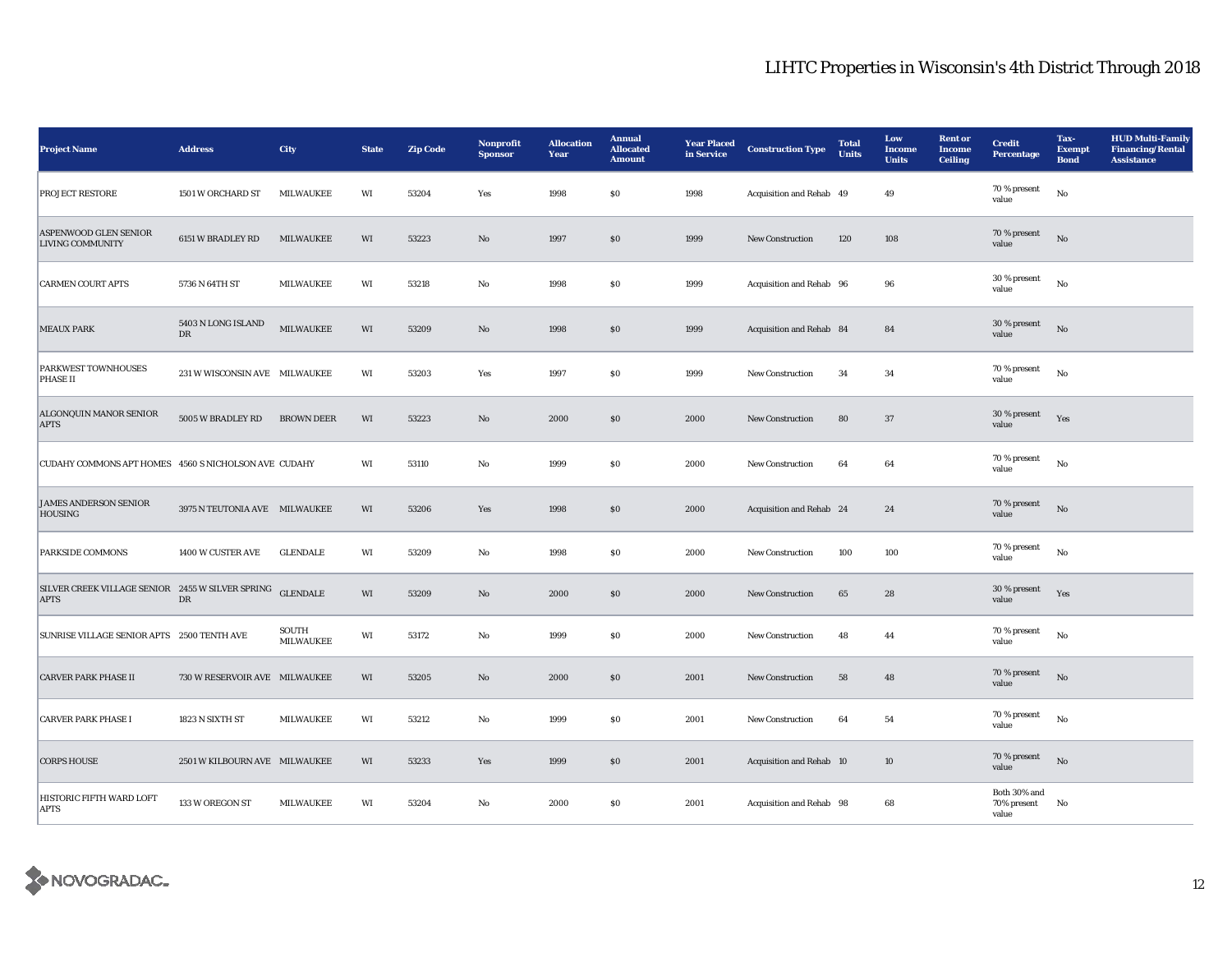| <b>Project Name</b>                         | <b>Address</b>                             | City                             | <b>State</b>           | <b>Zip Code</b> | Nonprofit<br><b>Sponsor</b> | <b>Allocation</b><br>Year | <b>Annual</b><br><b>Allocated</b><br><b>Amount</b> | <b>Year Placed</b><br>in Service | <b>Construction Type</b> | <b>Total</b><br>Units | Low<br><b>Income</b><br><b>Units</b> | <b>Rent or</b><br><b>Income</b><br><b>Ceiling</b> | <b>Credit</b><br>Percentage | Tax-<br><b>Exempt</b><br><b>Bond</b> | <b>HUD Multi-Family</b><br><b>Financing/Rental</b><br><b>Assistance</b> |
|---------------------------------------------|--------------------------------------------|----------------------------------|------------------------|-----------------|-----------------------------|---------------------------|----------------------------------------------------|----------------------------------|--------------------------|-----------------------|--------------------------------------|---------------------------------------------------|-----------------------------|--------------------------------------|-------------------------------------------------------------------------|
| MARQUETTE MANOR                             | 2409 TENTH AVE                             | SOUTH<br><b>MILWAUKEE</b>        | $\mathbf{W}\mathbf{I}$ | 53172           | No                          | 2001                      | \$0                                                | 2001                             | New Construction         | 74                    | 32                                   |                                                   | 30 % present<br>value       | Yes                                  |                                                                         |
| <b>BEAVER CREEK APTS</b>                    | 6271 N 84TH ST                             | <b>BROWN DEER</b>                | WI                     |                 |                             | 2013                      | $\$0$                                              | Insufficient<br>Data             | Not Indicated            | 44                    | $\mathbf 0$                          |                                                   | Not Indicated               |                                      |                                                                         |
| <b>GLENDALE HEIGHTS</b><br><b>TOWNHOMES</b> | <b>4095 N PORT</b><br><b>WASHINGTON RD</b> | MILWAUKEE                        | WI                     | 53212           |                             | 2013                      | \$0                                                | Insufficient<br>Data             | Not Indicated            | 18                    | $\boldsymbol{0}$                     |                                                   | Not Indicated               |                                      |                                                                         |
| <b>GRAND HAVEN APTS</b>                     | 520 N 20TH ST                              | <b>MILWAUKEE</b>                 | WI                     | 53233           |                             | Insufficient<br>Data      | ${\bf S0}$                                         | Insufficient<br>Data             | Not Indicated            | 79                    | $\bf{0}$                             |                                                   | Not Indicated               |                                      |                                                                         |
| <b>INGRAM PLACE APTS</b>                    | 2001 N HOLTON ST                           | MILWAUKEE                        | WI                     | 53212           |                             | 2013                      | $\$0$                                              | Insufficient<br>Data             | Not Indicated            | 53                    | $\boldsymbol{0}$                     |                                                   | Not Indicated               |                                      |                                                                         |
| <b>JOHNSON PARK LOFTS</b>                   | 1862 W FOND DU LAC<br>AVE                  | <b>MILWAUKEE</b>                 | WI                     | 53205           |                             | 2004                      | $\$0$                                              | Insufficient<br>Data             | Not Indicated            | 23                    | $\bf{0}$                             |                                                   | Not Indicated               |                                      |                                                                         |
| <b>NORTHWOODS APTS</b>                      | 224 W WRIGHT ST                            | MILWAUKEE                        | WI                     | 53212           |                             | 2004                      | $\$0$                                              | Insufficient<br>Data             | Not Indicated            | 72                    | $\boldsymbol{0}$                     |                                                   | Not Indicated               |                                      |                                                                         |
| PARK CLUB APTS                              | 8253 N 107TH ST                            | <b>MILWAUKEE</b>                 | WI                     | 53224           |                             | Insufficient<br>Data      | ${\bf S0}$                                         | Insufficient<br>Data             | Not Indicated            | 54                    | $\mathbf 0$                          |                                                   | Not Indicated               |                                      |                                                                         |
| <b>WILSON COMMONS</b>                       | 1500 W SONATA DR                           | MILWAUKEE                        | WI                     | 53221           |                             | Insufficient<br>Data      | $\$0$                                              | Insufficient<br>Data             | Not Indicated            | 55                    | $\bf{0}$                             |                                                   | Not Indicated               |                                      |                                                                         |
| <b>GEM DEVELOPMENT CORP</b>                 | 3056 N PALMER ST                           | MILWAUKEE                        | WI                     | 53212           | No                          | 1987                      | $\$0$                                              | 1987                             | Acquisition and Rehab 18 |                       | 18                                   |                                                   | $70$ % present<br>value     | No                                   |                                                                         |
| <b>GEM DEVELOPMENT CORP</b>                 | 4136 N GREEN BAY AVE MILWAUKEE             |                                  | WI                     | 53209           | $\mathbf{N}\mathbf{o}$      | 1987                      | $\$0$                                              | 1987                             | <b>Existing</b>          | $\bf8$                | $\bf8$                               |                                                   | 30 % present<br>value       | No                                   |                                                                         |
| <b>GEM DEVELOPMENT CORP</b>                 | 4409 W LISBON AVE                          | <b>MILWAUKEE</b>                 | WI                     | 53208           | No                          | 1987                      | S <sub>0</sub>                                     | 1987                             | <b>Existing</b>          | 8                     | 8                                    |                                                   | 30 % present<br>value       | No                                   |                                                                         |
| <b>BENNETT HOUSING</b>                      | 1514 MANITOBA AVE                          | <b>SOUTH</b><br><b>MILWAUKEE</b> | WI                     | 53172           | $\mathbf{N}\mathbf{o}$      | 1988                      | $\$0$                                              | 1988                             | Existing                 | $7\phantom{.0}$       | $\scriptstyle\rm 7$                  |                                                   | 30 % present<br>value       | $_{\rm No}$                          |                                                                         |
| 2123-25 W SCOTT ST                          | 2123 W SCOTT ST                            | MILWAUKEE                        | WI                     | 53204           | No                          | 1988                      | <b>SO</b>                                          | 1988                             | Acquisition and Rehab 5  |                       | $7\phantom{.0}$                      |                                                   | 70 % present<br>value       | No                                   |                                                                         |
| 8016 W SHERIDAN AVE                         | 8016 W SHERIDAN AVE MILWAUKEE              |                                  | WI                     | 53218           | No                          | 1988                      | \$0                                                | 1988                             | Existing                 | $\overline{4}$        | $\overline{4}$                       |                                                   | 30 % present<br>value       | No                                   |                                                                         |
| 8133 W HAMPTON AVE                          | 8133 W HAMPTON AVE MILWAUKEE               |                                  | WI                     | 53218           | No                          | 1988                      | $\$0$                                              | 1988                             | <b>Existing</b>          | 8                     | 8                                    |                                                   | 30 % present<br>value       | $_{\rm No}$                          |                                                                         |